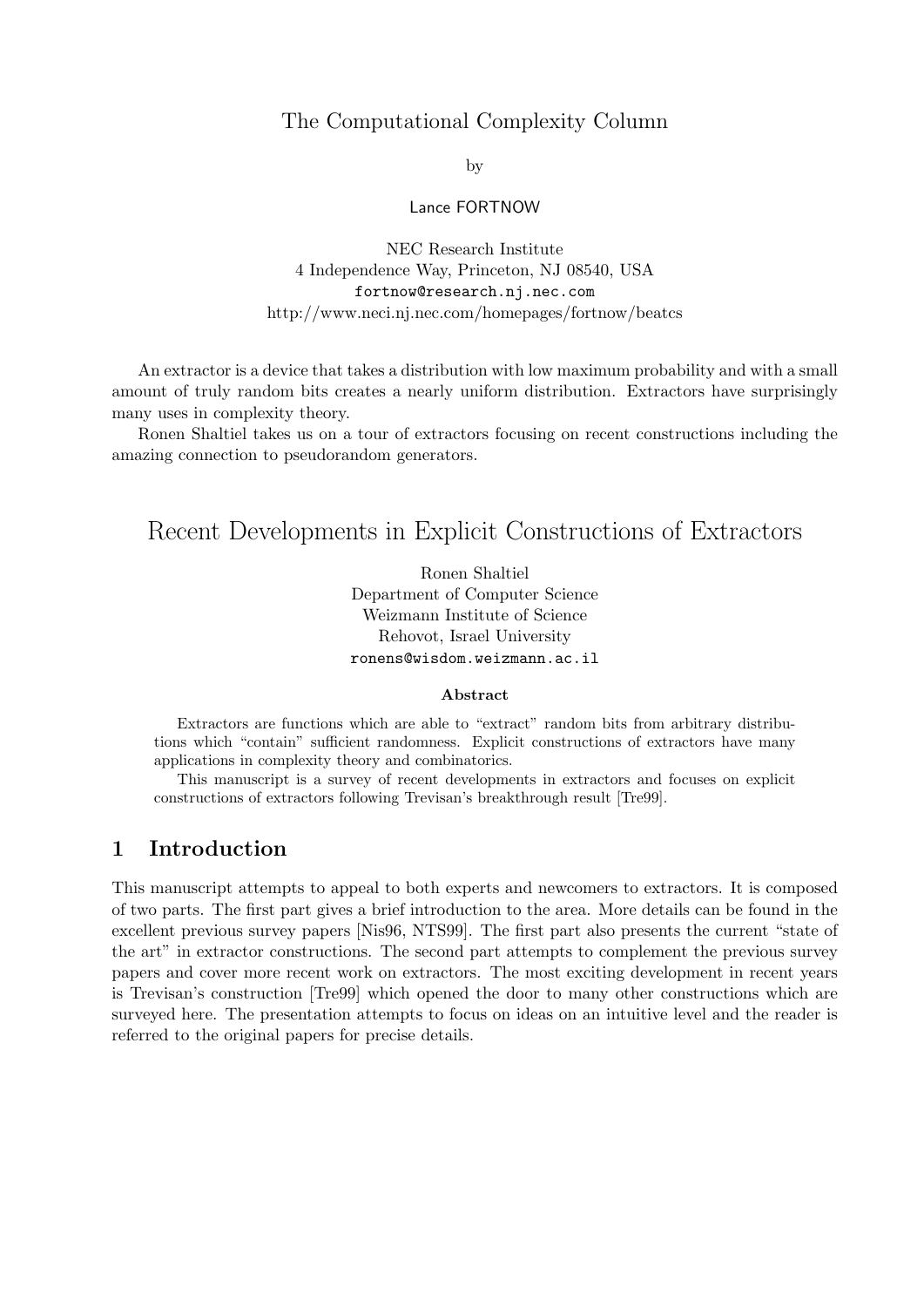#### 1.1 The initial motivation: Weak random sources

The introduction of probabilistic algorithms and protocols revolutionized complexity theory and cryptography. In some cases (most notably in cryptography) probabilistic protocols make it possible to perform tasks that are impossible deterministically. In other cases probabilistic algorithms are faster, more space efficient or simpler than known deterministic algorithms. We refer the reader to textbooks such as [MR95, Gol98] for more details. All these algorithms and protocols expect to be given "truly random bits" (that is a sequence of bits which are uniformly distributed and independent of each other). A question arises: How can we obtain truly random bits? One solution is to sample from some physical processes.<sup>1</sup> While there are such distributions which are believed to be "somewhat random" (a popular example are Zener Diodes which produce quantum mechanical noise) it is unlikely that these distributions produce "truly random bits". A natural approach is to use a deterministic procedure called an *extractor* to extract truly random bits from "weak random sources". Here are several examples of weak random sources. All the examples are distributions over *n* bit strings which intuitively "contain"  $k < n$  bits of randomness.

- A Markov-chain source: A distribution X on  $\{0,1\}^n$  such that  $X_1, \dots, X_n$  are obtained by taking *n* steps on a Markov-chain with transition matrix  $P = (p_{ij})$  of constant size in which for every entry  $k/n < p_{ij} < 1 - k/n$ . Such sources were studied by Blum [Blu84].
- An unpredictable source: A distribution X on  $\{0,1\}^n$  with the property that for every  $1 \leq i \leq n$  and  $b_1, \dots, b_{i-1} \in \{0, 1\}$

$$
k/n \le \Pr[X_i = 1 | X_1 = b_1, \dots, X_{i-1} = b_{i-1}] \le 1 - k/n
$$

In words, every bit is slightly unpredictable given previous bits. Such sources were studied by Santha and Vazirani [SV86]

• A bit fixing source: A distribution X on  $\{0,1\}^n$  on which  $n-k$  bits are fixed and the remaining k bits are uniform and independent of each other. Such a distribution has an "embedded" copy of the uniform distribution on  $k$  bits. Such sources were studied by Cohen and Wigderson [CW89].

In all these examples the purpose is to design a *single extractor* which extracts randomness from an arbitrary source of the prescribed type. Given an extractor, we can use such distributions when running probabilistic algorithms and protocols. (We elaborate more on the sources in the examples above in section 1.8.)

## 1.2 Preliminaries

**Probability distributions:** We use the notation  $x \leftarrow X$  to denote sampling an element x from a distribution X. We also use the notation  $x \in_R T$  to denote sampling an element x uniformly from a set T. For a function f and a distribution X on its domain  $f(X)$  denotes the distribution of sampling x from X and applying f to x.  $f(.)$  is used when X is the uniform distribution.  $U_m$  is used to denote the uniform distribution on  $\{0,1\}^m$ .

<sup>&</sup>lt;sup>1</sup>The other common solution is to replace "truly random bits" by "pseudo-random bits" which are produced by an efficient procedure called a "pseudo-random generator". All such "pseudo-random generators" rely on unproven assumptions. The reader is referred to [Gol98] for a manuscript on pseudo-randomness.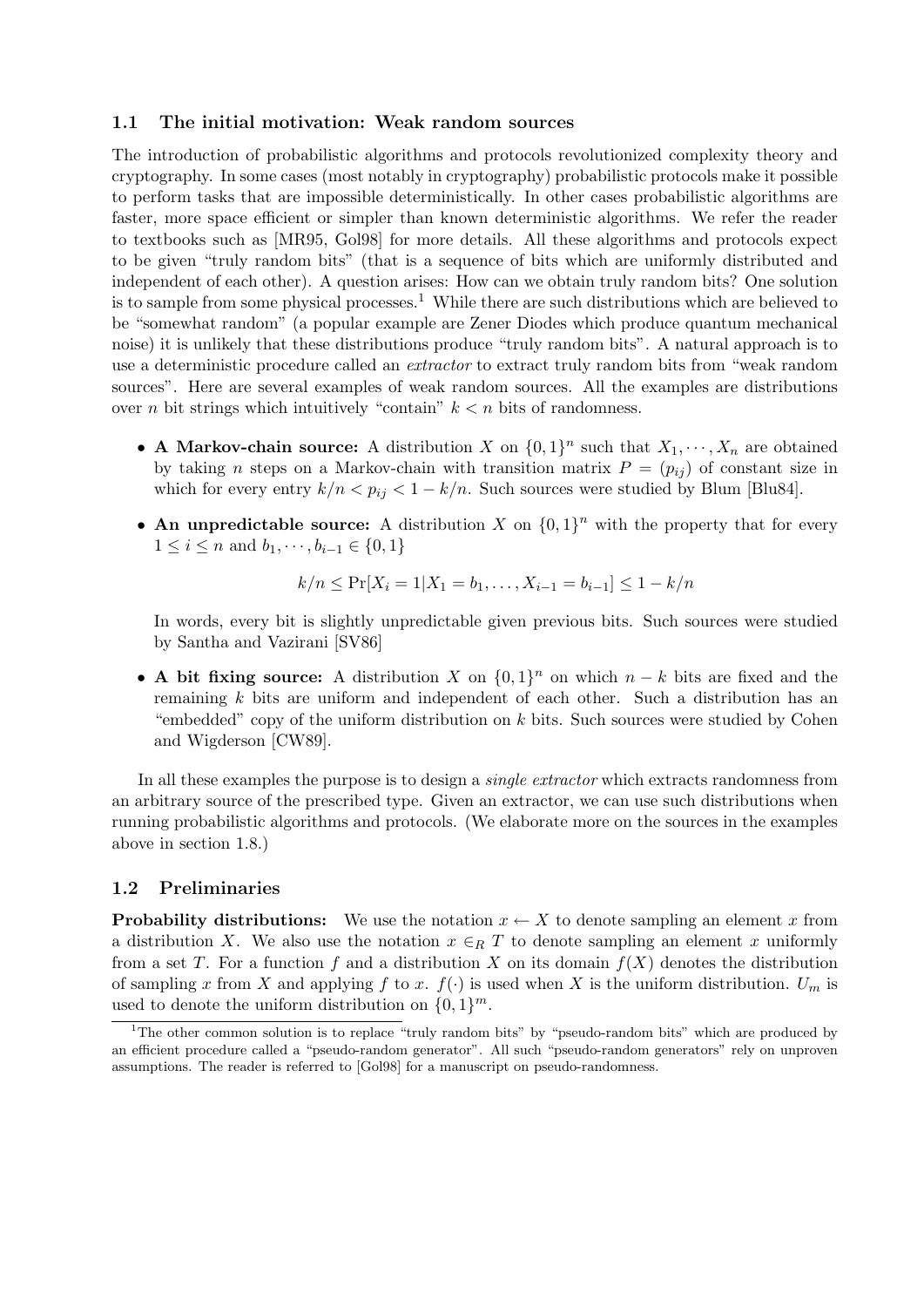statistical distance: Two distribution P, Q over the same domain T are  $\epsilon$ -close if the L1-distance between them is bounded by  $2\epsilon$ , namely:

$$
\frac{1}{2} \cdot \sum_{x \in T} |P(x) - Q(x)| \le \epsilon
$$

An equivalent definition is that  $|P(A) - Q(A)| \leq \epsilon$  for every event  $A \subseteq T$ .

The latter formulation explains the usefulness of this notion. The two distributions are almost indistinguishable.<sup>2</sup>

## 1.3 Formal definition of extractors

A general model for weak random sources (that generalizes the examples above) was given by David Zuckerman [Zuc90, Zuc96b] who suggested to "measure" the amount of randomness a probability distribution contains by its min-entropy.

**Definition 1 (min-entropy)** The min-entropy of a distribution X on  $\{0,1\}^n$  (denoted by  $H_{\infty}(x)$ ) is defined by:

$$
H_{\infty}(x) = \min_{x \in \{0,1\}^n} \log \frac{1}{\Pr[X=x]}
$$

In other words, a distribution has min-entropy at least  $k$  if the probability of every element is bounded by  $2^{-k}$ . Intuitively, such a distribution *contains k random bits*.

Remark 1 It is instructive to compare min-entropy with Shannon-entropy. Whereas Shannon's entropy measures the amount of randomness a distribution contains on average, min-entropy measures the amount of randomness on the worst case. This is suitable as we don't get multiple independent samples from the distribution and have to do with just one sample.

Consider the goal of designing an extractor for all distributions X with  $H_{\infty}(X) \geq n-1$ . That is a function  $E: \{0,1\}^n \to \{0,1\}$  such that for every distribution X on  $\{0,1\}^n$  the distribution  $E(X)$  is a random bit. (Note that here we only want to extract a single random bit.) It is easy to see that no such function  $E$  exists. This is because every such function  $E$  has a bit  $b$  such that the set  $S = \{x | E(x) = b\}$  is of size at least  $2^{n-1}$ . It follows that the distribution X which is uniformly distributed on X has  $H_{\infty}(X) \geq n-1$  and yet  $E(X)$  is fixed to the value b.

Thus, we will need to settle for a weaker concept of extractor. We will allow the extractor to use an additional input: A "short seed" of truly random bits. We require that for every distribution  $X$ with sufficient min-entropy, the output distribution of the extractor is (close to) uniform. Naturally, we want the seed to be smaller than the output of the extractor. Extractors were first defined by Nisan and Zuckerman [NZ96].<sup>3</sup>

**Definition 2 (extractor)** A  $(k, \epsilon)$ -extractor is a function

$$
Ext: \{0,1\}^n \times \{0,1\}^d \to \{0,1\}^m
$$

Such that for every distribution X on  $\{0,1\}^n$  with  $H_\infty(X) \geq k$  the distribution  $Ext(X, Y)$  (where Y is uniformly distributed in  $\{0,1\}^d$  is  $\epsilon$ -close to the uniform distribution on  $\{0,1\}^m$ .

<sup>2</sup>This should not be confused with pseudo-randomness where the distributions are indistinguishable to efficient procedures. The distributions  $P$  and  $Q$  are *statistically indistinguishable* and cannot be distinguished even by nonefficient procedures.

<sup>&</sup>lt;sup>3</sup>Actually, the object defined in that paper is a *strong extractor* see section 1.10.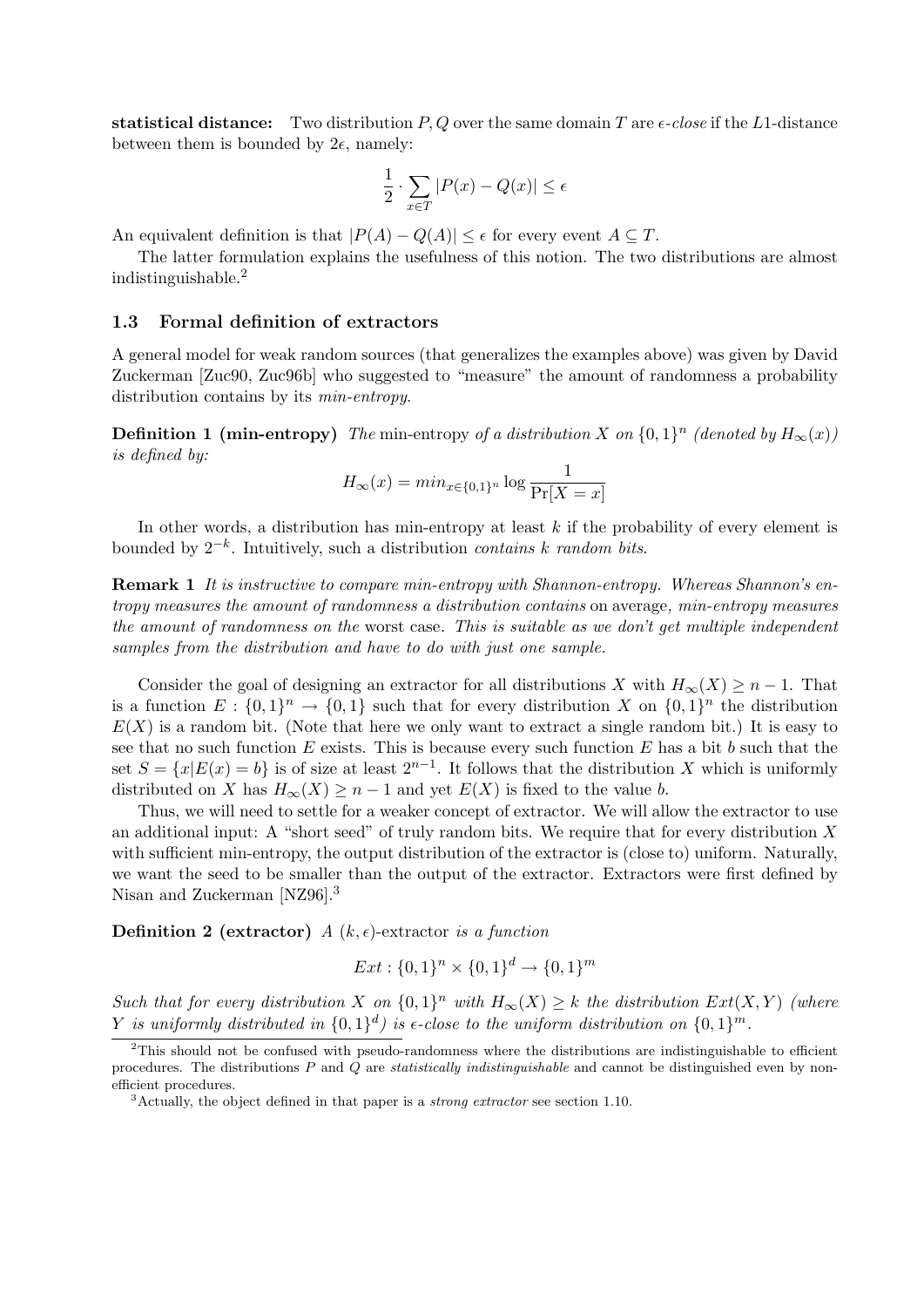Naturally, we want the seed length to be as small as possible, and the output length to be as large as possible. We have not yet addressed the question of how to obtain a short random seed for running the extractor. This issue is addressed in section 1.6.

We use the following terminology: We refer to n as the *length* of the source, to k as the minentropy threshold and to  $\epsilon$  as the error of the extractor. We also refer to the ratio  $k/n$  as the entropy rate of the source X and to the ratio  $m/k$  as the fraction of randomness extracted by Ext. The entropy loss of the extractor is the amount of randomness "lost" in the extraction process, that is  $k + d - m$ .

## 1.4 What do we want to optimize?

There are five different parameters here. What do we want to achieve? The most common optimization problem is the following one. When given n (the length of the source), k (the min-entropy threshold) and  $\epsilon$  (the required error) we want to construct an extractor with as small as possible seed length  $d$  and as large as possible output length  $m$ . This should be achieved for all entropy-rates and for every choice of error  $\epsilon$ . (In actual constructions it is often impossible to optimize both seed length and output length simultaneously, and one parameter is sacrificed in order to optimize the other.)

## 1.5 Explicitness

A standard application of the probabilistic method shows that for every  $n, k$  and  $\epsilon$ , there exists a  $(k, \epsilon)$ -extractor with seed length  $d = \log(n - k) + 2\log(1/\epsilon) + O(1)$  and output length  $m =$  $k + d - 2\log(1/\epsilon) - O(1)$ . This argument was first used by Sipser [Sip88] (for dispersers), and also appears in [RTS00]. This extractor has optimal parameters and matches the lower bounds of [RTS00] (see section 1.12). However, in most applications of extractors it not sufficient to prove the existence of an extractor and what is required is explicit construction.

**Definition 3 (Explicit extractor)** For functions  $k(n)$ ,  $\epsilon(n)$ ,  $d(n)$ ,  $m(n)$  a family  $Ext = \{Ext_n\}$ of functions

$$
Ext_n: \{0,1\}^n \times \{0,1\}^{d(n)} \to \{0,1\}^{m(n)}
$$

is an explicit  $(k, \epsilon)$ -extractor if  $Ext(x, y)$  can be computed in polynomial time (in n) and for every n,  $Ext_n$  is a  $(k(n), \epsilon(n))$ -extractor.

## 1.6 Simulating BPP given access to a weak random source

How does the addition of a truly random seed correspond to the motivation of obtaining random bits for probabilistic algorithms and protocols? Can we use extractors to run probabilistic algorithms and protocols using a weak random source? The direct answer is that using an extractor whenever an algorithm requires m truly random bits, it can be run using an extractor spending only  $d$  random bits when given access to a weak random source. The question arises: How do we get even  $d \ll m$ truly random bits? While we do not have a general answer to this question, in some cases we can simulate probabilistic computation using a weak random source without additional random bits. The most important case is BPP algorithms. Consider a BPP algorithm which computes a boolean function  $f(w)$ <sup>4</sup>. Given access to a weak random source with sufficient min-entropy we compute  $f(w)$  as follows: On an input w and an element x chosen from the weak random source, we run

<sup>&</sup>lt;sup>4</sup>A polynomial time machine  $A(w, z)$  such that for every w,  $Pr_z[A(w, z) = f(w)] > 2/3$ .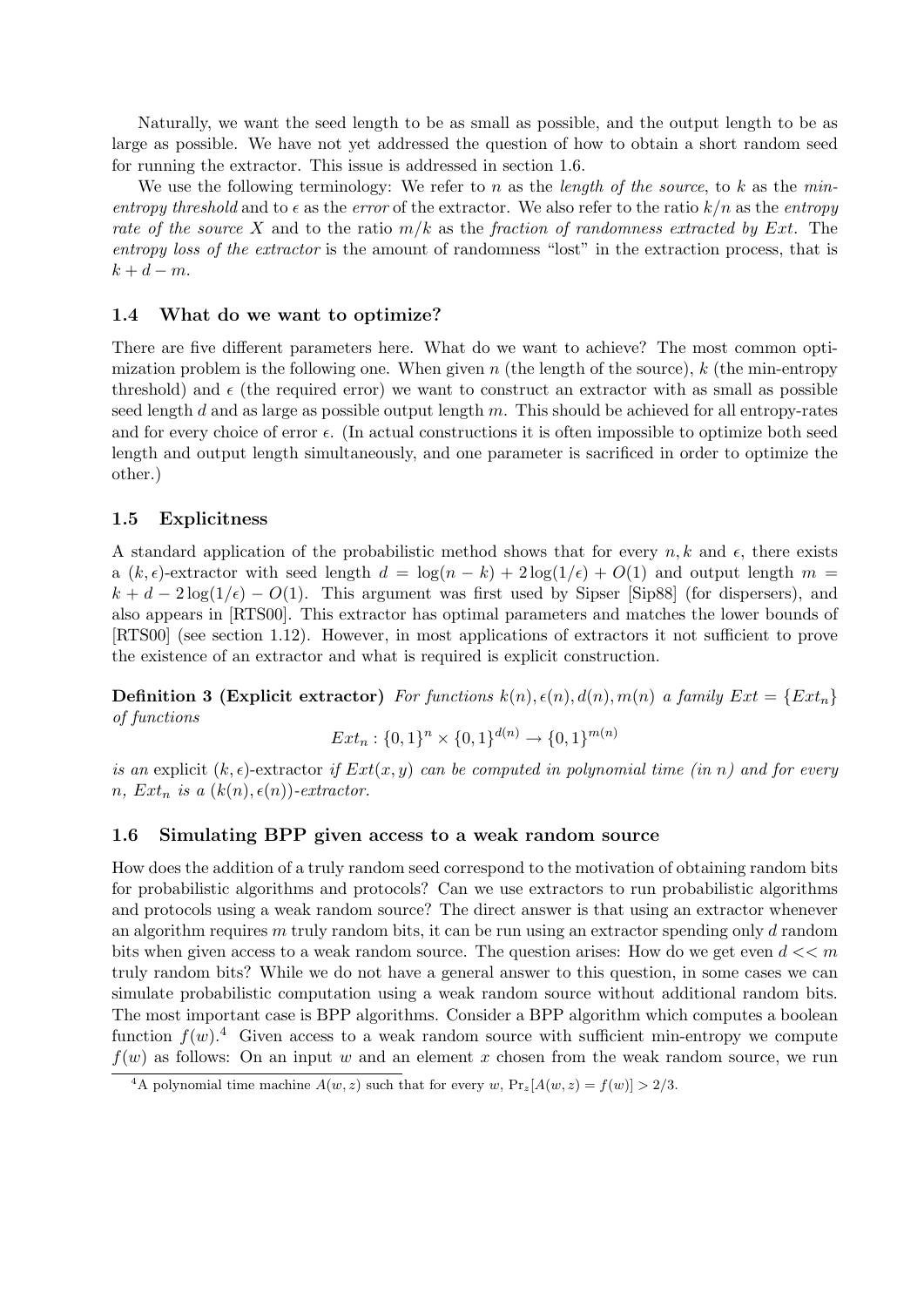$z = Ext(x, y)$  for all  $y \in \{0, 1\}^d$  and gather the answers of A on  $(w, z)$  for all seeds. It easy to see that with high probability (over the choice of  $x$  from the weak source) the majority of these answers agree with  $f(w)$ .

This algorithm runs in time  $2^d$  times the running time of the extractor and the initial algorithm. This serves as motivation to have as short as possible seed length d. In particular, an explicit extractor with logarithmic seed length can be used to simulate BPP given access to a weak random source of sufficient min-entropy.

Note that this method is not suited for interactive protocols: One cannot run the other party on many messages before deciding which message to send.

## 1.7 Discussion: why min-entropy?

We have chosen to model "weak random sources" as distributions with high min-entropy. In some sense, this is the most general choice as it is not hard to show that if randomness can be extracted from a distribution X then X (is close) to having high min-entropy.<sup>5</sup> Thus, it is impossible to extract randomness from distributions which are not close to having high min-entropy. However, we pay a price for this general choice: The need to have an additional seed of randomness. Some restricted families of sources allow deterministic extraction and do not require an additional seed. Before surveying these families it is important to point out that extractors (for the general definition of distributions with high min-entropy) have many other applications. In most of these applications the full generality of min-entropy is required (see section 1.13).

#### 1.8 Restricted families of sources

The attempts to extract randomness from a weak random source can be traced back to von Neumann [vN51] who showed how to use many independent tosses of a biassed coin (with unknown bias), to obtain a biassed coin. Blum [Blu84] considered sources which are generated by a walk on a Markov-chain. He showed how to deterministically extract perfect randomness from such a source. Santha and Vazirani [SV86] showed that it is impossible to deterministically extract even a single random bit from an *unpredictable* source (see section 1.1). Vazirani [Vaz87a, Vaz87b] showed that it is possible to deterministically extract randomness from two such independent sources. Chor and Goldreich [CG88] showed how to simulate BPP using one block-wise source, and extract randomness from two independent block-wise sources. Cohen and Wigderson [CW89] considered several variants of *bit-fixing sources* and constructed a deterministic disperser for the kind defined in section 1.1. Mossel and Umans [MU01] construct a deterministic disperser for bit-fixing sources with  $k > 3n/4$  (even when an adversary gets to choose the value of the bad bits as a function of the uniform ones). A different approach was taken by Trevisan and Vadhan [TV00] who consider what they call "samplable sources". These are sources of high min-entropy which can be efficiently generated from truly random bits. They construct a deterministic extractor for distributions samplable by small circuits (assuming some complexity theoretic hardness assumption).

## 1.9 Dispersers

A disperser is the one-sided analogue of an extractor. The requirement that the output of the extractor is  $\epsilon$ -close to uniform says that for every event  $A \subseteq \{0,1\}^m$ ,  $Pr_{U_m}[A] - Pr_{Ext(X,U_d)}(A)| \leq \epsilon$ .

<sup>&</sup>lt;sup>5</sup>More precisely, for any probability distribution X on  $\{0,1\}^n$  and any function  $E: \{0,1\}^n \times \{0,1\}^d \to \{0,1\}^m$ (even one that is tailored specifically for X), if the distribution  $E(X, U_d)$  is  $\epsilon$ -close to the uniform distribution then X is  $O(\epsilon)$ -close to a distribution X' with  $H_{\infty}(X') \geq m - d - 1$ .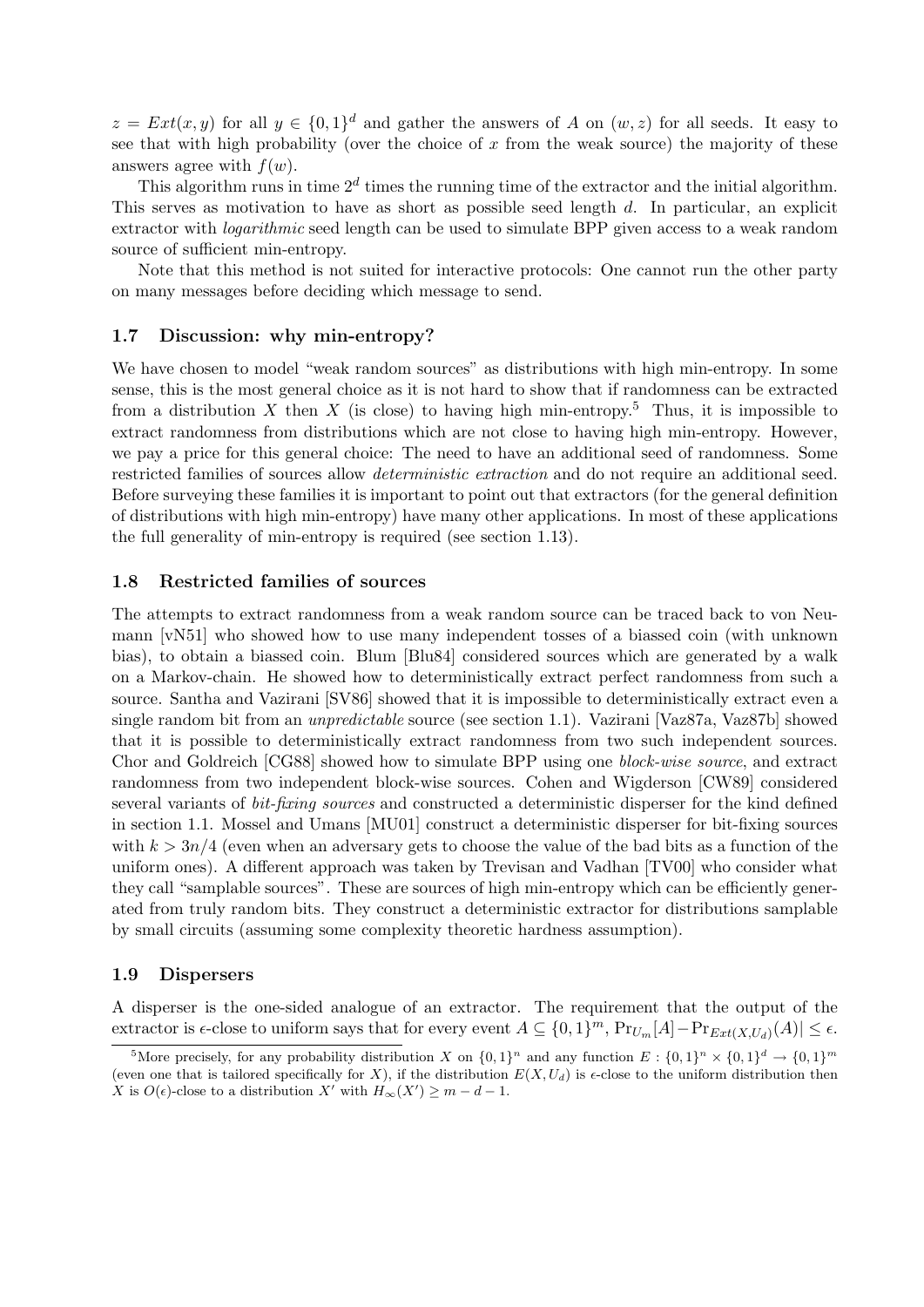In a disperser we omit the absolute value and only require that the probability assigned to A by the output distribution of a disperser is not much smaller than that of the uniform distribution. Dispersers were first defined by Sipser [Sip88]. The following definition is equivalent to the one in the discussion above.

**Definition 4 (disperser)** A  $(k, \epsilon)$ -disperser is a function

 $Dis: \{0,1\}^n \times \{0,1\}^d \rightarrow \{0,1\}^m$ 

Such that for every distribution X on  $\{0,1\}^n$  with  $H_\infty(X) \geq k$  the support of the distribution  $Ext(X,Y)$  (where Y is uniformly distributed in  $\{0,1\}^d$ ) is of size at least  $(1-\epsilon)2^m$ .

Dispersers suffice for simulating RP algorithms (probabilistic algorithms with one-sided error) using a weak random source.

#### 1.10 Strong extractors

The input of an extractor contains two independent sources of randomness: the source and the seed. In some applications it is required that the extractor's output will be uniform even to someone who sees the seed. A way of enforcing such a condition is to demand that even if the seed is concatenated to the output the resulting distribution is close to uniform.

**Definition 5 (Strong extractor)**  $A(k, \epsilon)$ -strong extractor is a function

$$
Ext: \{0,1\}^n \times \{0,1\}^d \to \{0,1\}^m
$$

Such that for every distribution X on  $\{0,1\}^n$  with  $H_\infty(X) \geq k$  the distribution Y  $\circ$   $Ext(X,Y)$ (where Y is uniformly distributed in  $\{0,1\}^d$ ) is  $\epsilon$ -close to the uniform distribution on  $\{0,1\}^m$ .

#### 1.11 Extractors as graphs

Extractors can also be thought of as bipartite graphs where the nodes of the left hand side are strings of length n and the nodes on the right hand side are strings of length m. Every node x on the left hand side is connected to all  $2^d$  nodes z for which there exists a  $y \in \{0,1\}^d$  such that  $E(x, y) = z$ . Note that the out degree of every node on the left hand side is exponential in the seed length. The definition of extractors guarantees that for every set  $S \subseteq \{0,1\}^n$  of size  $2^k$  on the left hand side and for every set  $T \subseteq \{0,1\}^m$  on the right hand side the number of nodes from S to T is close to what one expects in a random graph. More precisely:

$$
\left| E(S,T) - |S||T|2^{d-m} \right| \le \epsilon \tag{1}
$$

This behavior resembles that of expander graphs. An important difference is that extractors are unbalanced bipartite graphs (by that we mean that the two sides differ in size). Another analogy to expander graphs is that equation (1) above entails that the set S "sees" a  $1 - \epsilon$  fraction of the nodes in the right hand side. (Actually, the definition of dispersers suffices for this conclusion.) This can be interpreted as "relative expansion": The volume the set takes in the space it lives in is expanded from  $2^{k-n}$  to  $1-\epsilon$ .

The effort spent to construct explicit extractors with small seed length can be understood as a continuation of the effort spent to construct explicit expander graphs with small degree. It should be noted that in contrast to expander graphs, "extractor graphs" cannot have constant degree (see section 1.12 for lower bounds on the seed length in extractors).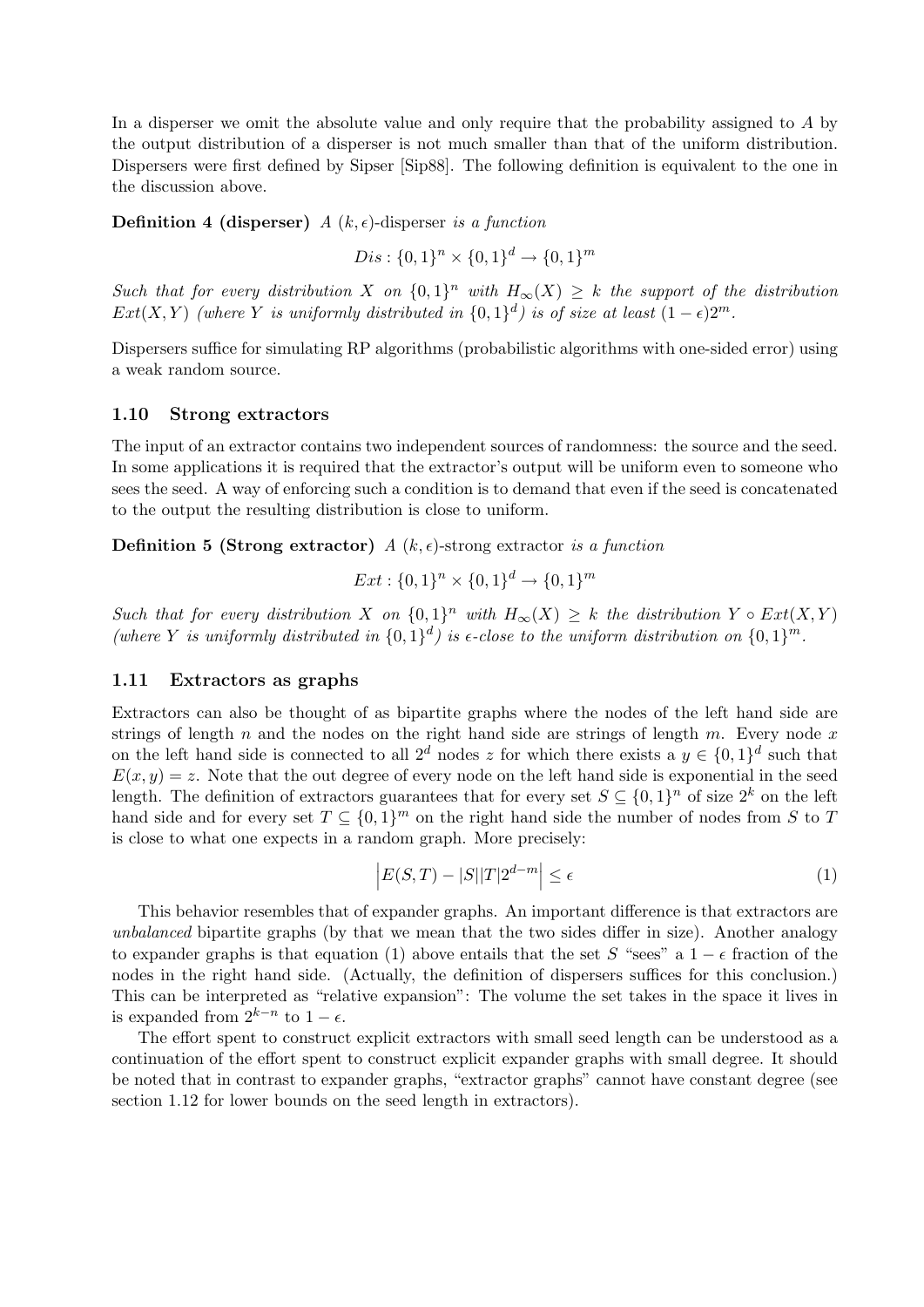# 1.12 Lower bounds

Radhakrishnan and Ta-Shma [RTS00] gave tight lower bounds on the seed length and output length of extractors and dispersers (extending previous bounds by Nisan and Zuckerman [NZ96]). We say that an extractor is non-trivial if  $m > d + 1$ . In words, the extractor extracts more bits then it receives.

Lower bounds on seed length: Every non-trivial  $(k, \epsilon)$ -extractor with  $\epsilon \leq 1/2$  has seed length  $d \geq \log(n-k) + 2\log(1/\epsilon) - O(1)$ . An almost similar bound holds for dispersers  $d \geq \log(n-k)$  +  $log(1/\epsilon) - O(1).^{6}$ .

Lower bound on entropy loss: Recall that the entropy loss of an extractor is  $k+d-m$ , that is the amount of randomness "lost" in the extraction process. A surprising result by [RTS00] is that every non-trivial  $(k, \epsilon)$ -extractor cannot extract all the randomness present in its input and suffers an entropy loss of  $2\log(1/\epsilon) - O(1)$ . Here there's a substantial difference between extractors and dispersers and dispersers exhibit entropy loss of only  $\log \log(1/\epsilon) - O(1)$ .

It should be noted that both these lower bounds are met (except for the precise constant in the  $O(1)$  term) by the non-explicit construction of extractors using the probabilistic method.

# 1.13 Applications of extractors

While simulating probabilistic algorithms given access to a weak random source was the main motivation to extractors, they turn out to have many other applications. Some of these applications don't even seem to be connected to randomness and derandomization. Applications of extractors include:

- "Randomness versus space tradeoffs" [Sip88].
- unconditional constructions of pseudo-random generators for probabilistic algorithms with small memory [NZ96, INW94, RR99].
- Randomness efficient oblivious sampling and "deterministic amplification" of the success probability of probabilistic algorithms [Zuc97].
- Hardness of approximation results for CLIQUE [Zuc96a], some  $\Sigma_2^P$  problems [Uma99] and the VC-dimension [MU01].
- Explicit constructions of depth 2 superconcentrators [WZ99], nonblocking networks and certain expander graphs with expansion properties stronger than can be obtained using the eigenvalue method [WZ99].
- Protocols for sorting and selecting in rounds [WZ99] and leader election [Zuc97, RZ98].
- A different proof that BPP  $\subseteq$  PH [GZ97].
- Explicit constructions of error correcting codes with strong list decoding properties [TSZ01].

The reader is encouraged to look at the excellent previous survey papers [Nis96, NTS99] which explain some of these applications. It should be noted that all these applications require explicit constructions of extractors (for some of them dispersers suffice). In some of the applications improved extractor constructions immediately translate to an in improvement in the application.

 $^{6}$ For  $\epsilon > 1/2$  [RTS00] give lower bounds on dispersers of the form  $d = \log(n - k) - \log \log(1/(1 - \epsilon)) - O(1)$ .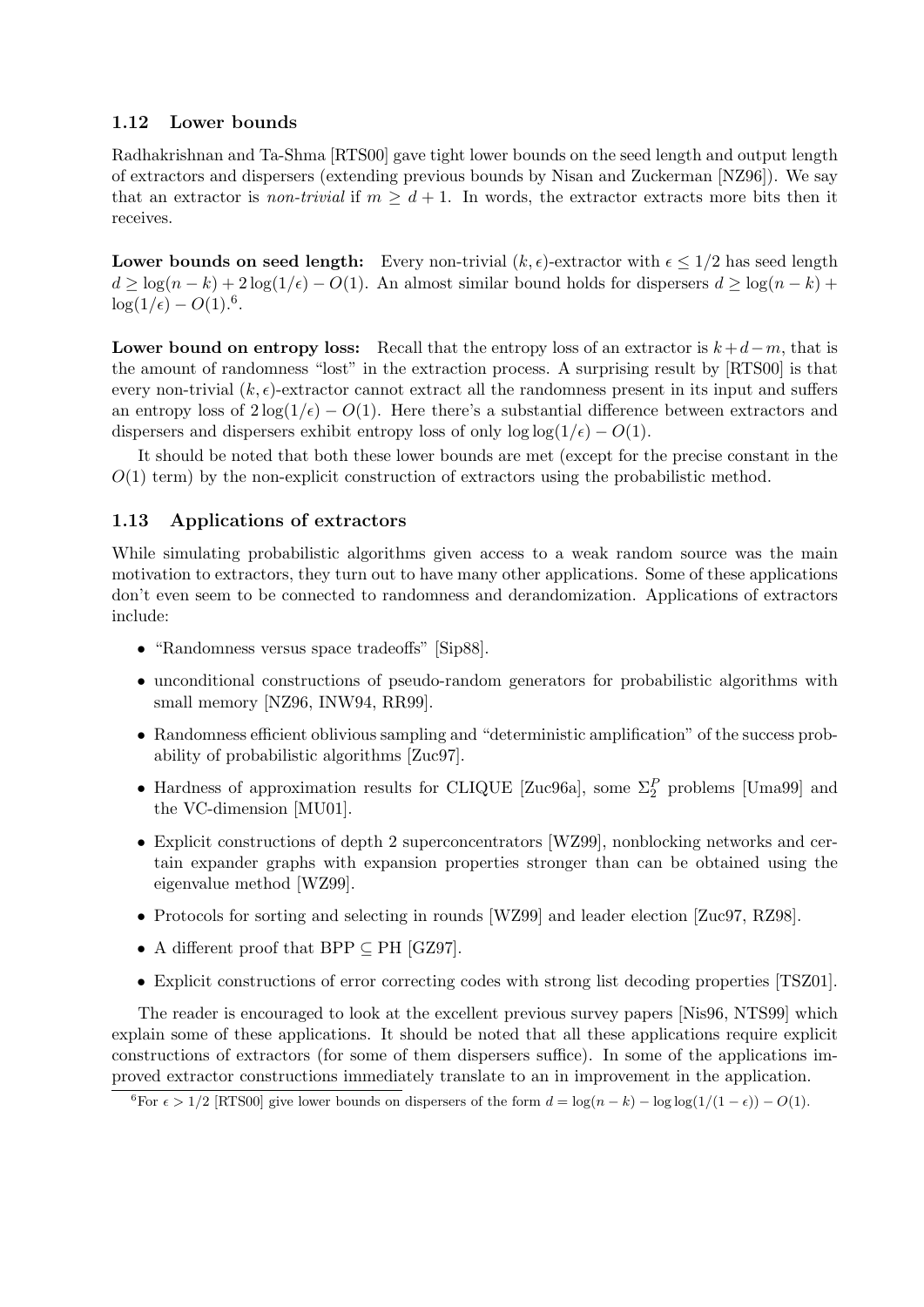#### 1.14 Explicit constructions: state of the art

A substantial effort has been spent in recent years trying to explicitly construct optimal extractors. Table 1 reports many such extractor constructions. For simplicity all the results in the table are stated for constant error  $\epsilon$ . In most cases this implies an extractor with arbitrary  $\epsilon$  and roughly the same parameters by the error reduction technique of [RRV99a]. (Exact details are given in section 6.2). The reader should also note that the constructions are presented in a way which optimizes the seed length. In most cases the output length of an extractor can be increased at the cost of increasing the seed length. (Exact details are given in section 6.1). Thus, for example, an extractor with  $m = \Omega(k)$  gives one with optimal output length  $m = k + d - O(1)$ . This is achieved at the cost of increasing the seed from d to  $O(d \log k)$ .

# 2 A brief overview of the early constructions

Before surveying more recent developments in extractor constructions we give a brief overview of the methods and ideas initially used to construct extractors. More details can be found in the previous survey papers [Nis96, NTS99]. (In fact, these ideas show up in some recent constructions too).

## 2.1 The initial hashing-based construction

The first explicit construction appears implicitly in the work of Impagliazzo, Levin and Luby [ILL89] and is based on Carter-Wegman universal hash functions.

**Definition 6 (universal family of hash functions)** A collection H of functions  $h: \{0,1\}^n \to$  $\{0,1\}^{\ell}$  is a universal family of hash functions if for any  $w_1 \neq w_2 \in \{0,1\}^n$ , and for any  $x_1, x_2 \in$  $\{0,1\}^{\ell}$ ,

$$
\Pr_{h \in_R H}[h(x_1) = w_1 \land h(x_2) = w_2] = 2^{-2\ell}
$$

There are such explicit families of size  $2^{2n}$  for every  $\ell \leq n$ . Let  $H = \{h_y\}_{y \in \{0,1\}^{2n}}$  be such a family. It follows from [ILL89] that the function  $Ext(x, y) = y \circ h_y(x)$  is an  $(m + 2 \log(1/\epsilon), \epsilon)$ extractor for every  $\epsilon > 0$ . Exact details can be found (for example) in [SZ99].

While this extractor has optimal entropy loss  $(m = k + d - 2 \log(1/\epsilon) - O(1))$ , it has a very large seed length  $d = O(n)$ . In fact, the seed is longer than the amount of randomness in the source, and the only reason this makes "economic sense" is because this "investment" is returned with a "dividend" of random bits extracted from the source.

It was noted by Srinivasan and Zuckerman [SZ99] that universal hash functions can be replaced by "almost pairwise independent hash functions", this can reduce the seed length to  $k+O(\log(1/\epsilon))$ , which is still very large. The early extractor constructions worked by composing this extractor with itself in a way that reduces the length of the seed.

#### 2.2 Block-wise sources

One scenario in which extraction with shorter seed can be achieved is when the source distribution X consists of two independent concatenated distributions  $X = (X_1, X_2)$ , where both  $X_1$  and  $X_2$ contain randomness. One can run an extractor to extract random bits from  $X_2$  and use these bits (which are independent of  $X_1$ ) as seed to extract randomness from  $X_1$  with another (strong) extractor. More formally, an extractor is given by:  $E(x_1, x_2; y) = E_1(x_1, E_2(x_2, y))$ . The important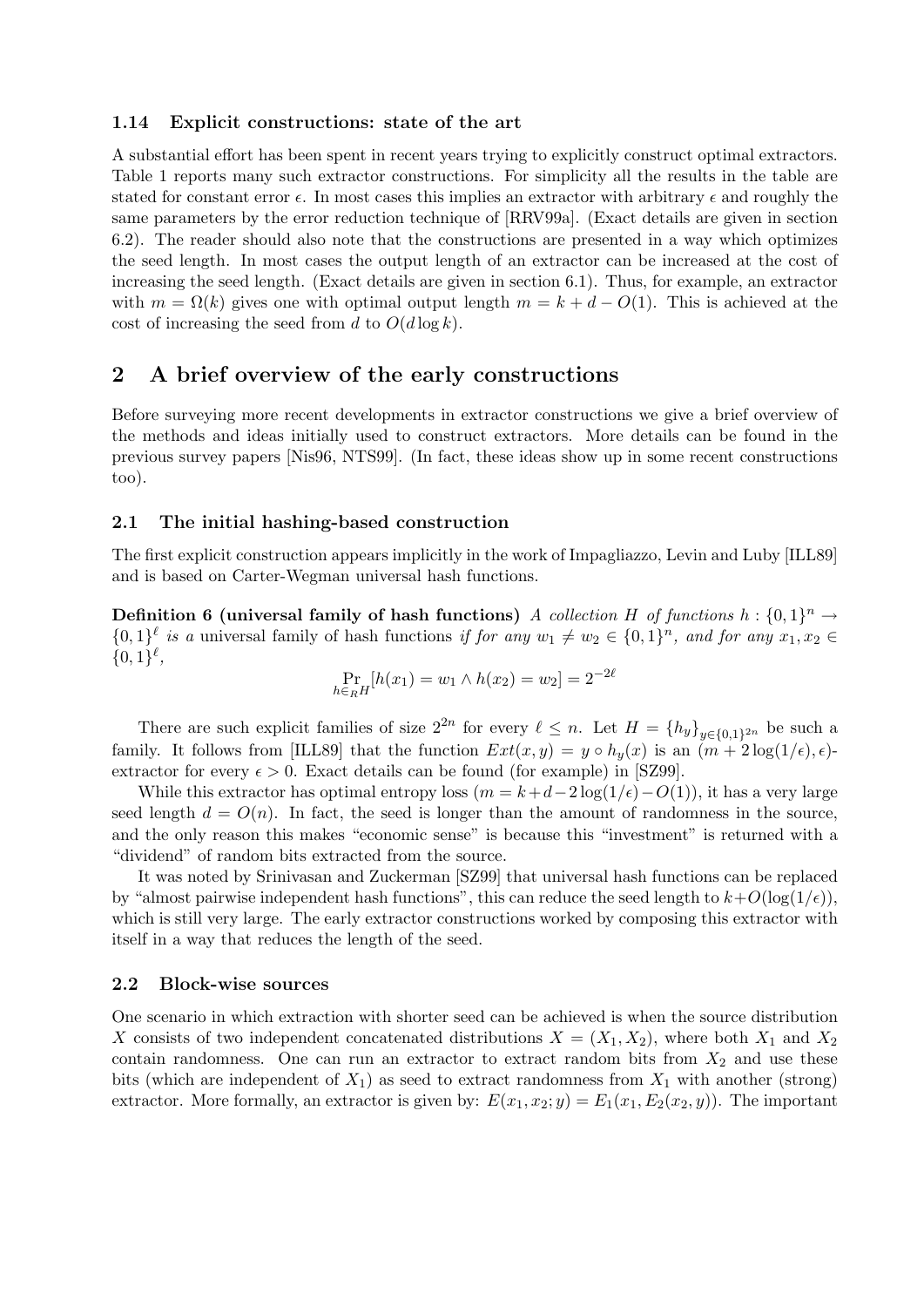| Reference                       | min-entropy threshold             | seed length                           | output length                        |
|---------------------------------|-----------------------------------|---------------------------------------|--------------------------------------|
| $ [ILL89]^*$                    | any $k$                           | $d = O(n)$                            | $m = k + d - O(1)$                   |
| [NZ96]                          | $k=\Omega(n)$                     | $d = O(\log^2 n)$                     | $m = \Omega(k)$                      |
| [GW97]                          | k > n/2                           | $d = O(n-k)$                          | $m = k + d - O(1)$                   |
| [SZ99]                          | any $k$                           | $d = O(k + \log n)$                   | $m = k + d - O(1)$                   |
| [SZ99]                          | $k \geq n^{1/2+\delta}$           | $d = O(\log^2 n)$                     | $m=k^{\Omega(1)}$                    |
| [Zuc97]                         | $k=\Omega(n)$                     | $d = O(\log n)$                       | $m = \Omega(k)$                      |
| $\parallel$ [TS96]              | any $k$                           | $d=\log^{O(1)} n$                     | $m = k$                              |
| $[NTS99]$ <sup>†</sup>          | $k=n^{\Omega(1)}$                 | $d = \log n \cdot \log^{(i)} n$       | $m=k^{\Omega(1)}$                    |
| [Tree99]                        | any $k$                           | $d = O(\frac{\log^2 n}{\log k}))$     | $m = k^{1-\delta}$                   |
| [RRV99b]                        | any $k$                           | $d = O(\log^2 n)$                     | $m = \Omega(k)$                      |
| [ISW00]                         | any $k$                           | $d = O(\log n)$                       | $m = k^{1-\delta}$                   |
| [RSW00]                         | any $k$                           | $d = O(\log n \cdot (\log \log n)^2)$ | $m = \Omega(k)$                      |
| $\parallel$ [RSW00]             | any $k$                           | $d = O(\log n)$                       | $m = \Omega(k/\log n)$               |
| $\parallel$ [RVW00]             | k > n/2                           | $d = \log^{O(1)}(n - k)$              | $m = k + d - O(1)$                   |
| $\parallel$ [TSUZ01]            | $k\leq 2^{\log^{1/(2+\delta)} n}$ | $d = O(\log n)$                       | $m = k + d - O(1)$                   |
| $\parallel$ [TSZS01]            | $k > n^{1/2}$                     | $d = \log n + O(\log(\log^* n))$      | $m = \frac{k}{n^{1/2} \log^2 n}$     |
| $\vert$ [TSZS01]                | $k=\Omega(n)$                     | $d = \log n + O(\log \log n)$         | $m = \Omega(k)$                      |
| $\parallel$ [SU01] <sup>‡</sup> | any $k$                           | $d = (1 + \alpha) \log n$             | $m = \frac{k}{\log^{O(1/\alpha)} n}$ |
| optimal <sup>§</sup>            | any $k$                           | $d = \log n + O(1)$                   | $m = k + d - O(1)$                   |

Table 1: Milestones in extractors constructions:

Table 2: Milestones in dispersers constructions:

| Reference            | min-entropy threshold | seed length         | output length           |
|----------------------|-----------------------|---------------------|-------------------------|
| $\vert$ [SSZ98]      | $k=n^{\Omega(1)}$     | $d = O(\log n)$     | $m=k^{\Omega(1)}$       |
| [TSS8]               | $k = n^{\Omega(1)}$   | $d = O(\log n)$     | $m = k - \log^{O(1)} n$ |
| $\parallel$ [TSUZ01] | any $k$               | $d = O(\log n)$     | $m = k$                 |
| optimal <sup>¶</sup> | any $k$               | $d = \log n + O(1)$ | $m = k + d - O(1)$      |

All the results are stated for constant error  $\epsilon.$ 

 $\delta > 0$  is an arbitrary constant and constants in  $O(·), \Omega(·)$  may depend on it.

∗ [ILL89] has appeared before extractors were defined.

<sup>†</sup>Here,  $\log^{(i)}$  is the *i* times iterated log function. *i* is an arbitrary constant.

<sup>‡</sup>Here  $0 < \alpha \leq 1$  is an arbitrary function of n and k.

<sup>§</sup>The existence of an optimal extractor which matches the lower bounds of [RTS97] is proved using the probabilistic method.

¶The existence of an optimal disperser which matches the lower bounds of [RTS97] is proved using the probabilistic method.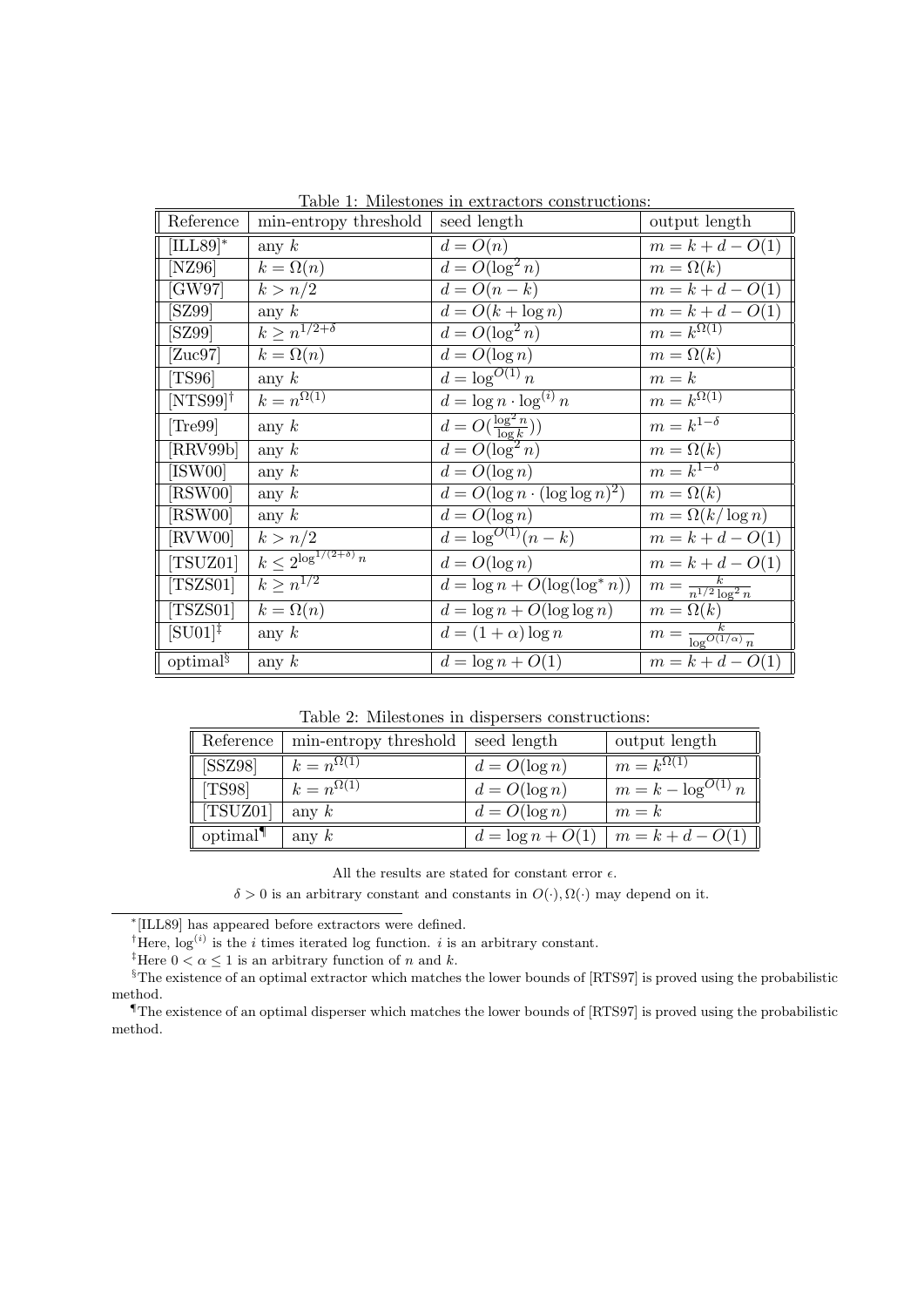feature of this extractor is that we only require truly random bits to run  $E_2$ . Thus, the final extractor E has a better relation between seed length and output length compared to its components. (Though, E is not guaranteed to work on a general source).

Can this approach work when  $X_1$  and  $X_2$  are dependent? As noted implicitly in [NZ96] and explicitly in [SZ99] it is sufficient that  $X_1, X_2$  form a block-wise source.

**Definition 7 (block-wise sources [CG88])** Two (possibly correlated) distributions  $X_1, X_2$  form a block-wise source with min-entropy  $k_1, k_2$  if:

- 1.  $H_{\infty}(X_1) \geq k_1$
- 2. For every  $x_1, H_{\infty}(X_2|X_1=x_1) \geq k_2$ . (Here  $X_2|X_1=x_1$  is the distribution of  $X_2$  conditioned on the event  $\{X_1 = x_1\}$ .

Intuitively  $X_1, X_2$  form a block-wise source if  $X_2$  contains  $k_2$  random bits which are not contained in  $X_1$ . This definition can be generalized to  $t > 2$  blocks  $X_1, \dots, X_t$ . It is required that the i'th block contains randomness even when all previous  $i-1$  blocks are fixed. When the parameters are chosen correctly,  $t$  extractors can be composed together requiring truly random bits only for the first one.

To get an extractor (for general sources) one needs to give a method of transforming a general source into a block-wise source using few random bits. The initial extractor construction by Nisan and Zuckerman [NZ96] introduced such a method, and following work [SZ99, SSZ98, TS96, Zuc97, TS98, NTS99] gradually improved the parameters by composing extractors with themselves in various ways. (Some of these constructions only achieve dispersers).

**Remark 2** It should be noted that the block-wise source approach is still very promising even though by now we have other techniques to construct extractors. This is because current explicit constructions cannot optimize both seed length and output length simultaneously. However, when given a block-wise source, two extractors which optimize the two different parameters can be composed to give one which optimizes both simultaneously. Thus, to get nearly optimal extractors it is sufficient to transform a general source into a block source using very few random bits. More details are given in section 4.2.

# 3 Trevisan's extractor

A major breakthrough was made by Trevisan in [Tre99]. He observed that methods used to construct pseudo-random generators from hard functions actually produce extractors. He went on to construct a direct and simple extractor using the pseudo-random generator constructions of [NW94, IW97].

#### 3.1 Pseudo-random generators

A pseudo-random generator is a procedure which stretches a short seed of d truly random bits into a long output of m "pseudo-random" bits. In our setup a distribution is pseudo-random if no small circuit can distinguish it from the uniform distribution. Pseudo-random generators play an important role in complexity theory and cryptography, the reader is referred to [Gol98] for a monograph devoted to this subject.

Pseudo-random generators entail the existence of explicit hard functions, and thus, can only be constructed assuming unproven assumptions. This "hardness versus randomness" paradigm was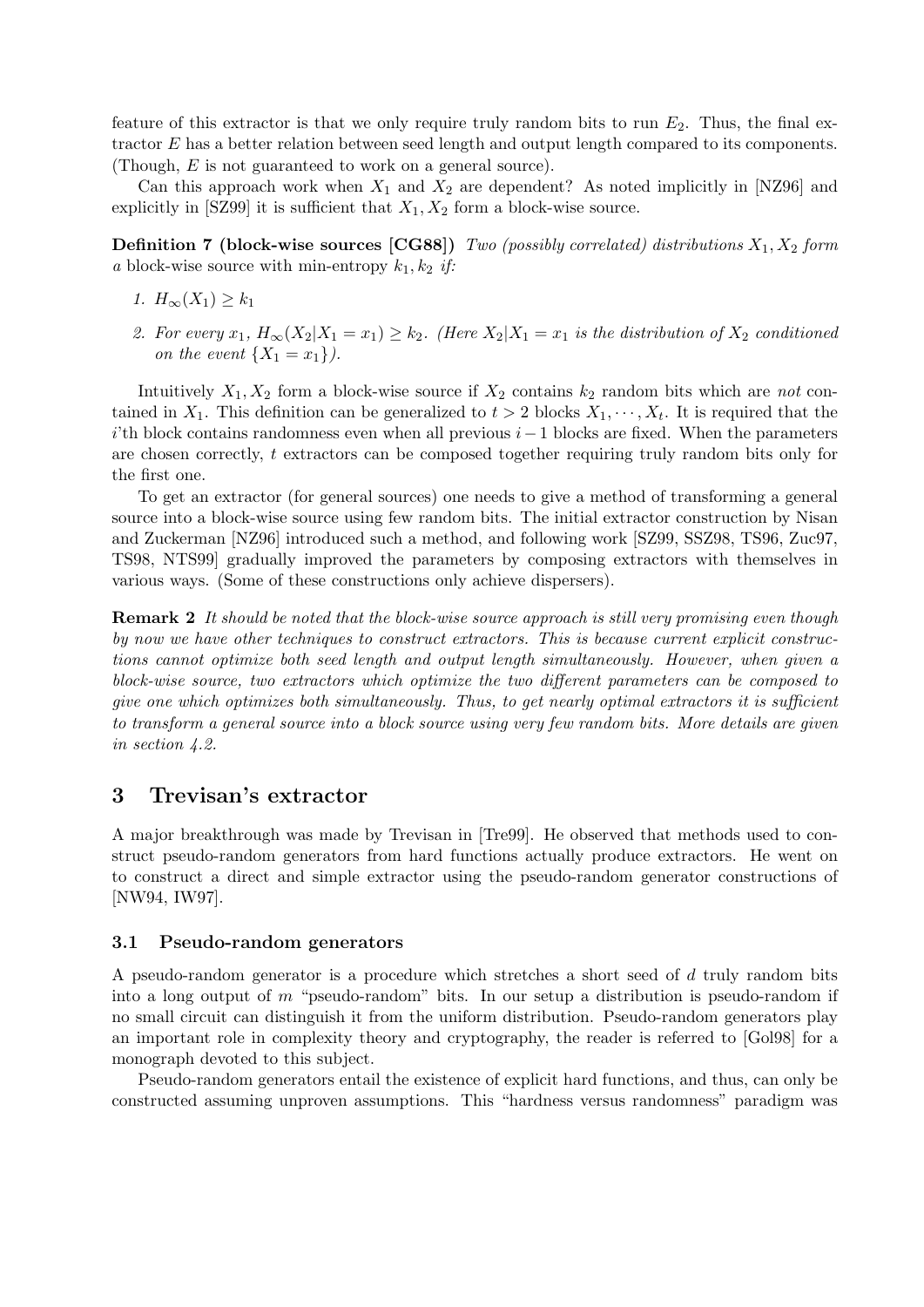introduced by [BM84, Yao82]. Nisan and Wigderson [NW94] initialized a sequence of such hardness versus randomness tradeoffs in the following setup:

The Nisan-Wigderson setting: Let  $\ell < s(\ell) < 2^{\ell}$  be some integer function. **Assumption:** There exists a (family of) functions  $f = \{f_\ell\}$ ,  $f_\ell : \{0, 1\}^\ell \to \{0, 1\}$  such that:

- 1. f is computable in time  $2^{O(\ell)}$ .
- 2. For all  $\ell$ , circuits of size  $s(\ell)$  cannot compute  $f_{\ell}$ .<sup>7</sup>

**Conclusion:** A pseudo-random generator  $G: \{0,1\}^d \to \{0,1\}^m$  which is computable in time  $2^{O(d)}$ and for every circuit C of size  $m$ ,  $|\Pr_{y \in \{0,1\}^d}[\hat{C}(G(y))] = 1] - \Pr_{z \in_R\{0,1\}^m}[C(z) = 1]| \leq \epsilon$ . (Here d, m and  $\epsilon$  are functions of  $\ell$ .

As in extractors the goal is to minimize the seed length of the generator and maximize its output length. A sequence of works [NW94, BFNW93, Imp95, IW97, STV99, ISW99, ISW00, SU01, Uma02] constructed such generators with gradually improving parameters.

An important milestone was reached by Impagliazzo and Wigderson [IW97]<sup>8</sup>. They focused on  $s(l) = 2^{\Omega(l)}$  and gave a generator with  $d = O(l)$ ,  $m = s(l)^{\Omega(1)}$  and  $\epsilon = 1/\text{poly}(m)$ . (This implies that BPP = P if the assumption above holds for  $s(\ell) = 2^{Omega(\ell)}$ .

#### 3.2 Extractors from pseudo-random generators

Trevisan observed that the [IW97] construction gives an extractor. (It should be noted that before Trevisan's paper, pseudo-random generators and extractors were considered to be very different objects as pseudo-random generators live in the "computational realm" whereas extractors are "information theoretic" and do not rely on unproven assumptions.)

He observed that the  $[IW97]$  construction uses the hard function f as a black box. Thus, we can think of the function f (represented by its truth table  $x_f$ ) as an additional input to the generator. More precisely, let  $n = 2^{\ell}$ , the [IW97] paper constructs a function  $E: \{0,1\}^n \times \{0,1\}^d \to \{0,1\}^m$ such that whenever x is the truth table of a hard function  $f: \{0,1\}^l \to \{0,1\}$ , the distribution  $E(x, \cdot)$  cannot be distinguished from uniform by size m circuits. We will call hardness versus randomness tradeoffs with this property *pseudo-random generator schemes*. It turns out that all known tradeoffs are pseudo-random generator schemes.

The requirement that G is computable in time  $2^{O(l)} = n^{O(1)}$  gives that E is computable in polynomial time, as the input length of  $E$  is of length about  $n$ .

The [IW97] construction proves the correctness of the generator by showing that for every  $f: \{0,1\}^l \to \{0,1\}$ , given a circuit B of size m which distinguishes the output of  $E(x_f, \cdot)$  from uniform there exists a circuit C of size s which computes f. Thus, if f is hard then the generator is pseudo-random. Trevisan noticed that this proof uses  $B$  as a black box. That is the proof shows that for every circuit B, (not necessarily small) which distinguishes the output of  $E(x_f, \cdot)$ from uniform there exists a circuit C of size s, which uses  $B$ -gates<sup>9</sup> and computes f. We call pseudo-random generator schemes with this property pseudo-random generator schemes with black box proof. Once again, all existing construction have this property. Trevisan showed that such hardness versus randomness tradeoffs are extractors.

<sup>&</sup>lt;sup>7</sup>We say that a circuit C computes f if for every input w,  $C(w) = f(w)$ .

<sup>8</sup>Different constructions and proofs were later given in [STV99, SU01, Uma02].

 $9A$  circuit with B gates, for some function B, is a circuit which has gates computing the function B in addition to the standard boolean gates.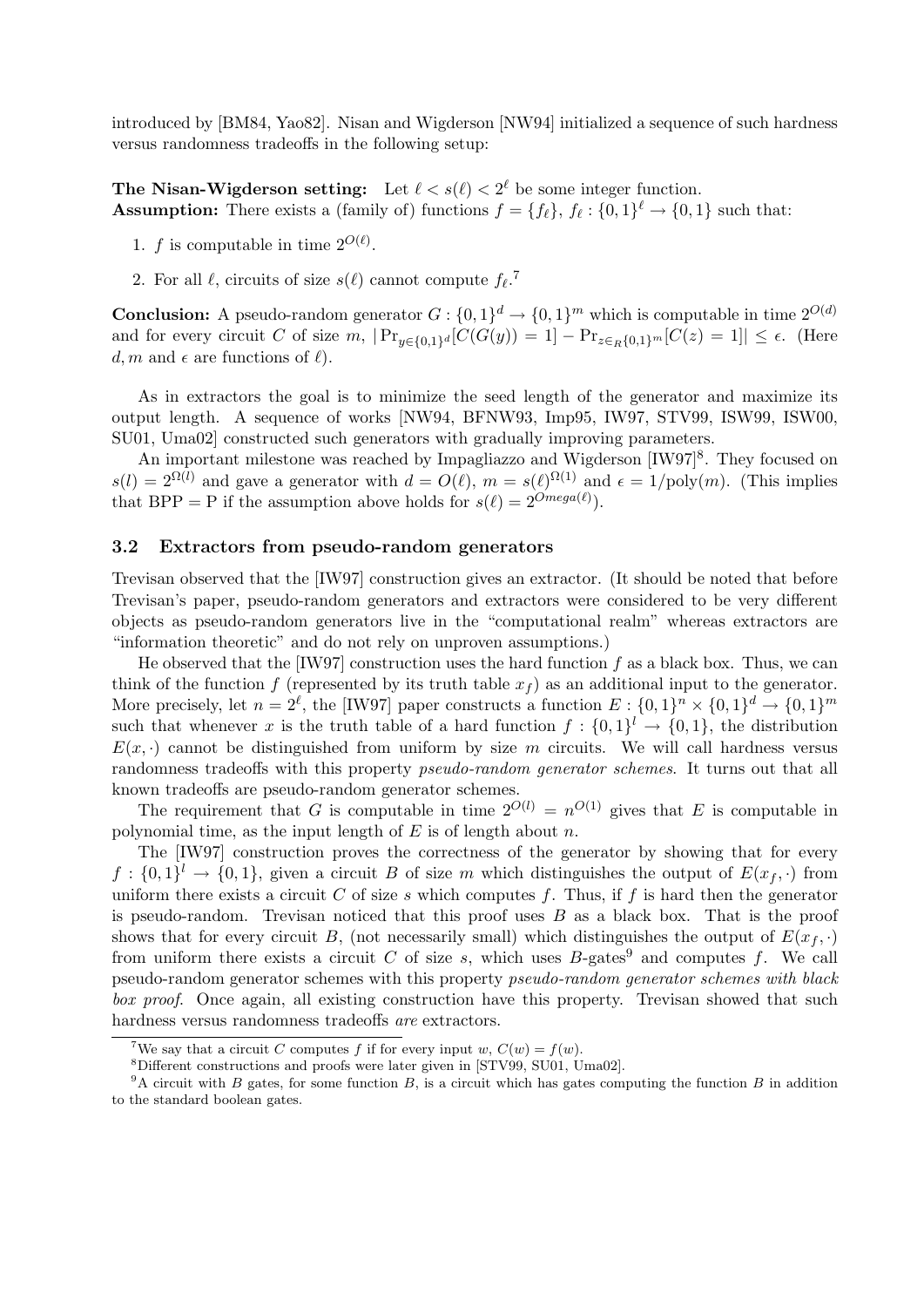In the following theorem  $T(s) = 2^{\Theta(s \log s)}$  denotes the number of circuits of size s with constant number of gate types.

Theorem 1 ([Tre99]) Every pseudo-random generator scheme with black box proof (and in particular the [IW97] construction) is a  $(\log T(s) + \log(1/\epsilon), 2\epsilon)$ -extractor.

**Proof:** Let E be a pseudo-random generator scheme with black-box proof. Let X be a distribution on  $\{0,1\}^n$  such that  $H_\infty(X) \ge \log T(s) + \log(1/\epsilon)$ . To show that E is an extractor, we need to prove that for every event A the distributions  $E(X, U_d)$  and  $U_m$  assign (roughly) the same probability to A.

It is instructive to prove this first only for events A of the form:  $A = \{x|B(x) = 1\}$  where B is a circuit of size m. These are exactly the events which cannot distinguish the output of a pseudorandom generator from uniform. The next claim shows that with high probability an element sampled from the source is a truth table of a hard function. It follows that with high probability over choosing x from X,  $E(x, \cdot)$  is a pseudo-random generator. This implies that events A as above cannot distinguish  $E(X, U_d)$  from uniform.

**Claim 1** For  $x \in \{0,1\}^n$ , let  $f_x: \{0,1\}^l \to \{0,1\}$  denote the function which truth table is x.

 $\Pr_{x \leftarrow X}[f_x$  cannot be computed by size s circuits] > 1 –  $\epsilon$ 

**Proof:** Since  $H_{\infty}(X) \geq \log T(s) + \log(1/\epsilon)$  we have that for every  $x \in \{0,1\}^n$ ,  $\Pr[X = x] \leq$  $2^{-(\log T(s) + \log(1/\epsilon))} = \epsilon/T(s)$ . Thus, with probability  $1 - \epsilon$  an x such that  $f_x$  isn't computable by a size s circuit is chosen.

We now extend this argument to any event A. Fix some event  $A \subseteq \{0,1\}^m$ , we let  $B(x)$  be a circuit (of possibly exponential size) such that  $B(x) = 1$  if and only if  $x \in A$ . The crucial observation is that the proof of claim 1 still holds when allowing circuits to use  $B$ -gates. (This is because when  $B$  is fixed, the complexity of  $B$  does not contribute to the size of a circuit with  $B$ -gates).

A more careful examination of the proof above shows that we proved that for every event A, the number of  $x \in \{0,1\}^n$  such that A distinguishes  $E(x, \cdot)$  from uniform is small. This was shown by mapping every such "bad" x to a small circuit which computes  $f_x$ . However, no computational features of circuits were used in the proof. We only used the fact that there are few small circuits. Circuits were only used as "descriptions" of the functions they compute. Any other one to one mapping of "bad" x's into a small set would have been sufficient. The following section states this observation precisely.

## 3.3 The reconstruction proof technique

Stripping the argument of the previous section from all "computational issues", Trevisan's argument gives a new technique to construct extractors. To state it we use the following theorem by Yao [Yao82]:

Definition 8 (prediction tests) A function  $P: \{0,1\}^{i-1} \to \{0,1\}$  e-predicts a distribution Z on  $\{0,1\}^m$  if  $\Pr[P(Z_1, \dots, Z_{i-1})] = Z_i] > 1/2 + \epsilon$ . The distribution Z passes  $\epsilon$ -prediction tests if there's no  $P$  that  $\epsilon$ -predicts it.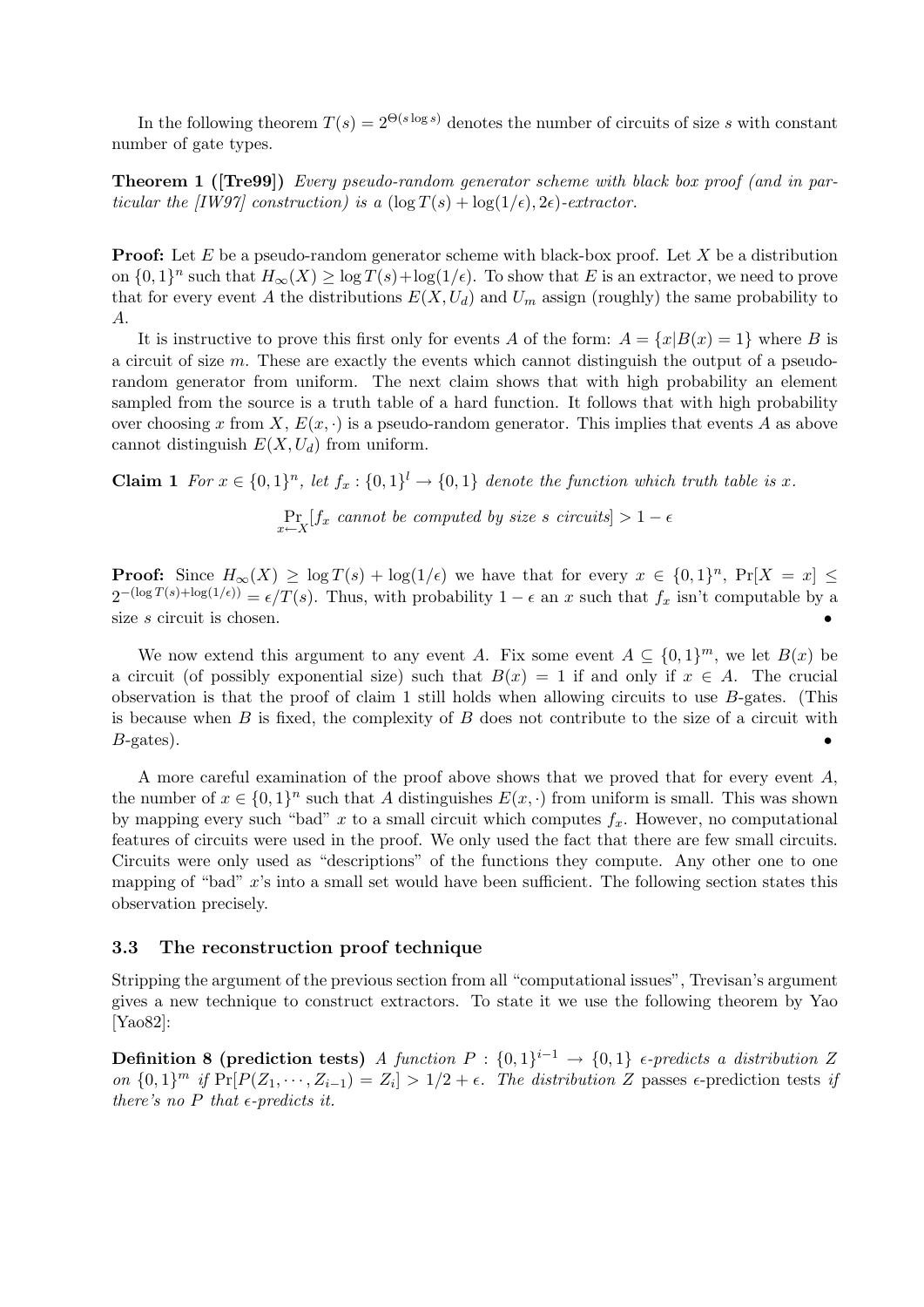**Theorem 2** ([Yao82]) A distribution which passes  $\epsilon/m$ -prediction tests is  $\epsilon$ -close to uniform.

In order to construct extractors it is sufficient to analyze the behavior of  $E(x, \cdot)$  for fixed x. Note that for every x, the distribution  $E(x, \cdot)$  cannot contain more than d random bits and in particular cannot be close to uniform or unpredictable. What is required is to show that no single P predicts too many of these distributions.

**Definition 9 (bad strings)** Fix some  $E: \{0,1\}^n \times \{0,1\}^d \rightarrow \{0,1\}^m$ ,  $x \in \{0,1\}^n$  is  $\epsilon$ -bad for  $P: \{0,1\} \rightarrow \{0,1\}$  if P  $\epsilon/m$ -predicts the distribution  $E(x, U_d)$ .

**Lemma 1** A function  $E: \{0,1\}^n \times \{0,1\}^d \to \{0,1\}^m$  is a  $(t + \log(m/\epsilon), 2\epsilon)$ -extractor if for every  $P: \{0,1\}^{i-1} \to \{0,1\}$  the number of  $x \in \{0,1\}^n$  which are e-bad for P is at most  $2^t$ .

**Proof:** Let X be a distribution on  $\{0,1\}^n$  with  $H_\infty(X) \ge t + \log(m/\epsilon)$ . We will show that  $E(X, U_d)$ passes  $2\epsilon/m$ -prediction tests. Fix some  $P: \{0,1\}^{i-1} \to \{0,1\}$ . There are at most  $2^t$  "bad" x's on which P  $\epsilon/m$ -predicts the distribution  $E(x, U_d)$ . The total weight of these "bad" x's according to X is bounded by  $2^t \cdot 2^{-(t+\log(m/\epsilon))} = \epsilon/m$ . On any other x, P predicts the *i*'th bit with probability at most  $\epsilon/m$ . Thus, when x is chosen according to X, P predicts the *i*'th bit of  $E(X, U_d)$  with probability at most  $2\epsilon/m$ .

It will be more convenient to state this lemma in a different form. We will use a specific way to bound the number of bad  $x$ 's. Let  $T$  be some small set. We will require that for every predictor P, there is a mapping  $F_P: \{0,1\}^n \to T$  such that  $F_P$  is one to one on x's which are bad for P. This indeed insures that there are few bad x's for every P. A way to show that  $F_P$  is one to one on bad x's is to show that it has an inverse function  $R_P$  which reconstructs a bad x from  $F_P(x)$ . Thus, the following lemma follow from lemma 1.

**Definition 10 (reconstruction)** Given a function  $E : \{0,1\}^n \times \{0,1\}^d \rightarrow \{0,1\}^m$ , a  $(t,\epsilon)$ reconstruction for E is a collection of functions  $(F_P, R_P)$ , where for every  $1 \leq i \leq m$  and every  $P: \{0,1\}^{i-1} \to \{0,1\}^i$ ,  $F_P: \{0,1\}^n \to \{0,1\}^t$ ,  $R_P: \{0,1\}^t \to \{0,1\}^n$  and for every  $x \in \{0,1\}^n$ which is  $\epsilon$ -bad for P:

$$
R_P(F_P(x)) = x
$$

Corollary 1 (Reconstruction is sufficient for extractors) A function  $E: \{0,1\}^n \times \{0,1\}^d \rightarrow$  $\{0,1\}^m$  that has a  $(t, \epsilon)$ -reconstruction is a  $(t + \log(m/\epsilon), 2\epsilon)$ -extractor

To summarize, given a function E with an  $(t, \epsilon)$ -reconstruction we obtain an extractor with min-entropy threshold  $k \approx t$ . We will use this approach to describe many extractor constructions.

**Remark 3** In corollary 1 it is necessary to have a reconstruction for predictors which  $\epsilon/m$ -predict the distribution  $E(x, \cdot)$  to get an extractor with error  $\epsilon$ . This is caused by the hybrid argument in Yao's theorem (theorem 2). Ta-Shma, Zuckerman and Safra [TSZS01] give a way to avoid this loss and construct extractors using reconstruction for predictors which only  $\epsilon$ -predict  $E(x, \dots)$ . Stating their result in a general form is somewhat complicated. The main idea is to show that given an  $\epsilon$ -reconstruction for E, the output distribution of E is  $O(\epsilon)$ -close to having min-entropy  $\Omega(m)$ .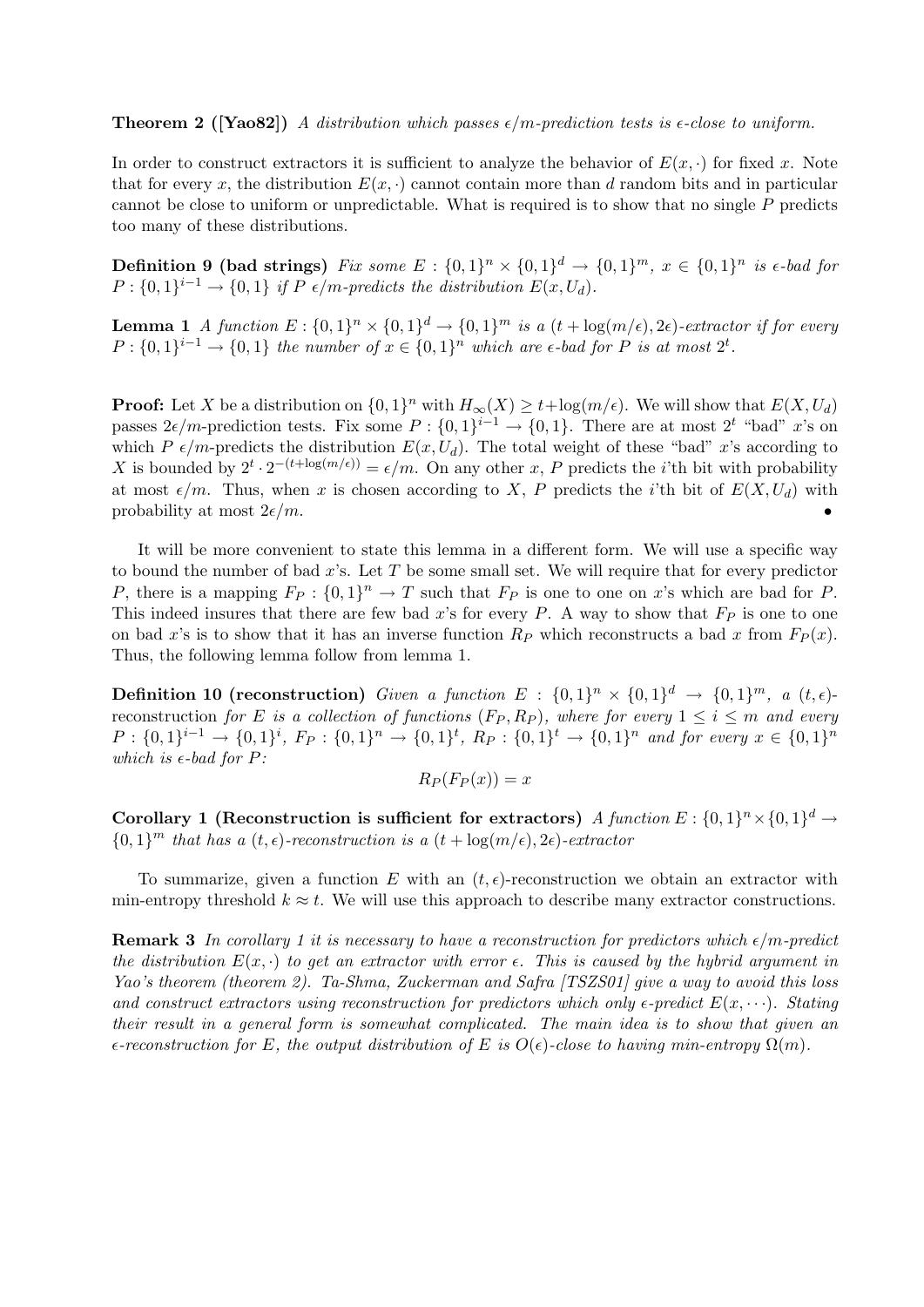#### 3.4 The connection to list-decodable error correcting codes

Consider the following function  $\hat{E}: \{0,1\}^{\hat{n}} \times \{0,1\}^{\log \hat{n}} \to \{0,1\}^{\log \hat{n}+1}, \ \hat{E}(\hat{x},y) = y \circ \hat{x}_y.$  Let's try to show a reconstruction for  $E$ . As the first  $\log n$  bits of the output of  $E$  are truly random, we only need to handle predictors  $P(y)$  which attempt to predict  $\hat{x}_y$  from y. Such a predictor P can be thought of as a string  $p \in \{0,1\}^{\hat{n}}$ , where  $p_y = P(y)$ . P  $\epsilon$ -predicts  $E(x, \cdot)$  if and only if the relative Hamming distance<sup>10</sup> between p and  $\hat{x}$  is smaller than  $1/2 - \epsilon$ . The task of the "reconstruction" function"  $R_p$  is very similar to that of decoding an error correcting code: It needs to reconstruct  $\hat{x}$  given a string p which is close to it. Consider the following modification:  $E(x, y) = \hat{E}(\hat{x}, y)$ where  $\hat{x}$  is an encoding of x using an error correcting code. By the discussion above decoding the "corrupted" p to obtain x gives an  $(0, \epsilon)$ -reconstruction.

A complication is that if  $\epsilon < 1/4$  then p is a too noisy version of  $\hat{x}$  and it is impossible to correct so many errors. This leads to a weaker notion of decoding, which will be sufficient for our purposes.

**Definition 11 (List decodable codes [Sud97])** A mapping  $Ecc: \{0,1\}^n \rightarrow \{0,1\}^{\hat{n}}$  is an  $(\epsilon, \ell)$ list decodable error correcting code if for every  $p \in \{0,1\}^{\hat{n}}$ , the set

 $L_p = \{x|Ecc(x)$  and p have relative hamming distance smaller than  $1/2 - \epsilon\}$ 

is of size at most  $\ell$ . (We refer to the set  $L_p$  as the list of decodings of p).

In the standard notion of decoding error correcting codes,  $L_p$  is a singleton. In other words, given a corrupted codeword  $p$ , it is possible to uniquely decode and identify the sent message. Listdecodable codes only guarantee that given the corrupted codeword  $p$ , the sent message  $x$  appears in the list of possible decodings of p. There are explicit constructions of  $(\epsilon, 1/\epsilon^2)$ -list decodable codes with  $\hat{n} = n/\epsilon^{O(1)}$ .

List decoding suffices for our purposes as our final goal is to bound the number of "bad"  $x$ 's. More precisely, an  $(\epsilon, \ell)$ -list decodable code gives an  $(\log \ell, \epsilon)$ -reconstruction for the function E above: We define  $F_P(x)$  to be the index of x in the list of decodings of p. Thus,  $t = \log |L_p|$ . The function  $R_P$  works by first "computing"  $L_p$ , and then using  $F_P(x)$  to output x.

The construction sketched here already gives a non-trivial extractor, however it is only able to extract one bit more than it spends.

#### 3.5 Extractors using the Nisan-Wigderson generator

A way to extract more bits is to output the content of  $\hat{x}$  in many positions. We will use a  $(\epsilon/m,(m/\epsilon)^2)$ -list decodable codes  $Ecc: \{0,1\}^n \to \{0,1\}^{\hat{n}}$ . Let  $\hat{x} = Ecc(x)$  denote the encoding of x. There are explicit constructions of such codes with  $\hat{n} = (n/\epsilon)^{O(1)}$ . Consider the following function:

$$
E(x; y_1, \dots, y_m) = y_1, \dots, y_m \circ \hat{x}_{y_1}, \dots, \hat{x}_{y_m}
$$

This approach produces an extractor with very long seed  $(y_1, \dots, y_m)$ . We will fix this problem later and show how to "generate"  $y_1, \dots, y_m$  from a short string y. We start by giving a reconstruction for E.

Let  $x \in \{0,1\}^n$  be an arbitrary string. Fix i and a predictor  $P: \{0,1\}^{i-1} \to \{0,1\}$  which is  $\epsilon$ -bad for x. In other words, P  $\epsilon/m$ -predicts  $E(x; Y_1, \dots, Y_m)$  (where x is fixed and  $Y_1, \dots, Y_m$ )

<sup>&</sup>lt;sup>10</sup>The relative Hamming distance between two strings of the same length is the fraction of indices in which they differ.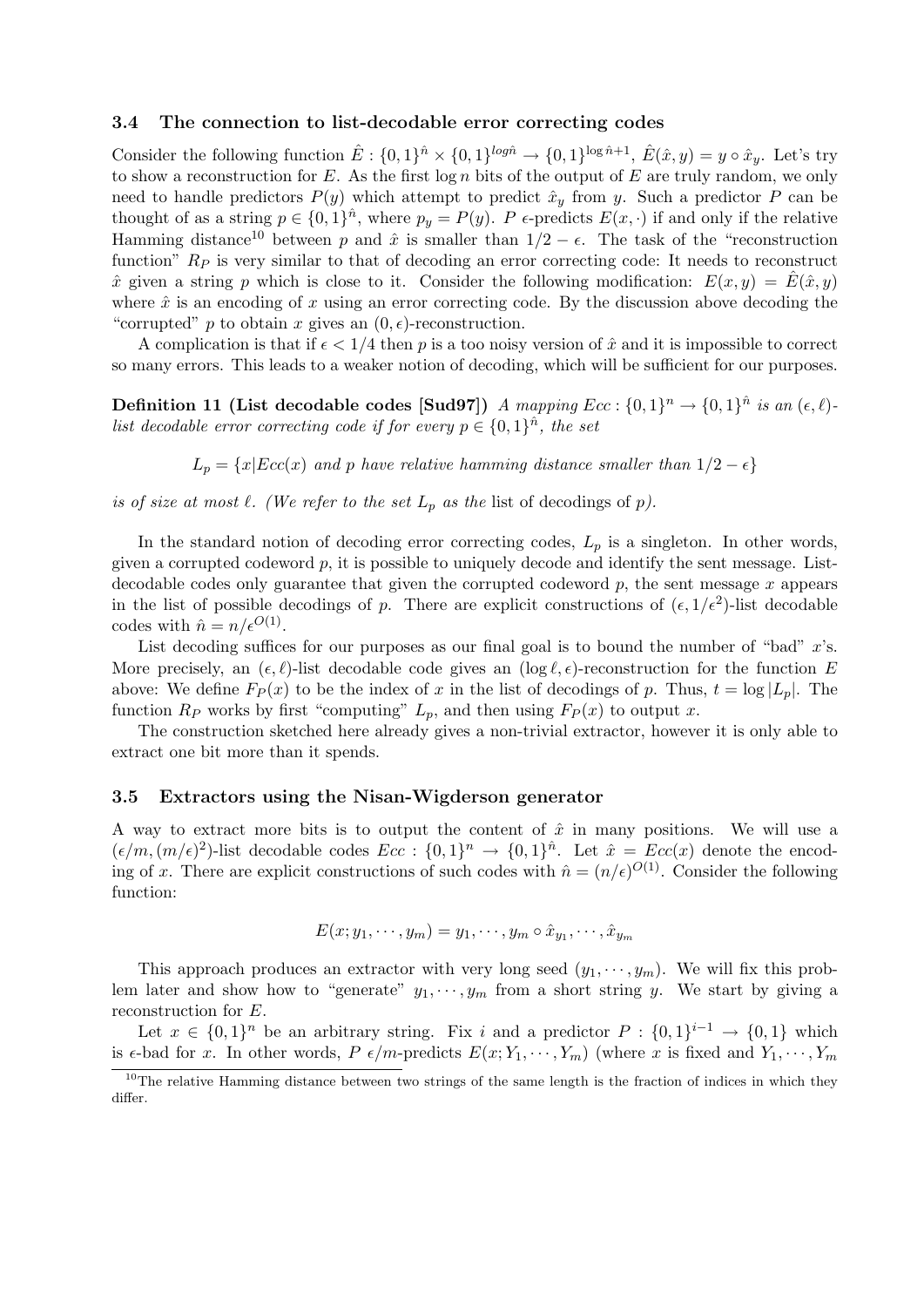are uniformly distributed). In order to use corollary 1, we need to show the existence of functions  $F_P$ ,  $R_P$  with  $R_P(F_P(x)) = x$ .

As  $Y_1, \dots, Y_m$  are independent there exists fixings  $y'_1$  $y'_1, \dots, y'_{i-1}, y'_{i+1}, \dots, y'_m$  to  $Y_1, \dots, Y_{i-1}, Y_{i+1}, \dots, Y_m$  such that  $P \epsilon/m$ -predicts  $E(x, y'_1, \dots, y'_{i-1}, Y_i, y'_{i+1}, \dots, y'_m)$ .<sup>11</sup> In other words, on input

$$
(y'_1,\cdots,y'_{i-1},y,y'_{i+1},\cdots,y'_m\circ \hat{x}_{y'_1},\cdots,\hat{x}_{y'_{i-1}})
$$

P predicts  $\hat{x}_y$  correctly for a  $1/2 + \epsilon/m$  fraction of y's. We let

$$
F_p(x)=(y_1',\cdots,y_{i-1}',y_{i+1}',\cdots,y_m'\circ\hat{x}_{y_1'},\cdots,\hat{x}_{y_{i-1}'})
$$

To complete the argument we need to reconstruct x from  $F_P(x)$ . This is done just like in the previous section by using P. we construct a string  $p \in \{0,1\}^{\hat{n}}$ ,

$$
p_y = P(y'_1, \dots, y'_{i-1}, y, y'_{i+1}, \dots, y'_m \circ \hat{x}_{y'_1}, \dots, \hat{x}_{y'_{i-1}})
$$

It follows that the relative Hamming distance between p and  $\hat{x}$  is small and we can use list-decoding to reconstruct x. (As in the previous section we need to also "append" another short string to  $F_P(x)$ : the index of x in the list  $L_p$  of decodings of p.

The Nisan-Wigderson generator: To reduce the seed length we will generate "sufficiently independent"  $y_1, \dots, y_m$  from much fewer bits using the Nisan-Wigderson generator [NW94].

**Definition 12 (weak design [RRV99b])** <sup>12</sup> A collection of sets  $S_1, \dots, S_m \subseteq [d]$  is a  $(l, \rho)$ -weak design if for every i:

- 1.  $|S_i| = l$ .
- 2.  $\sum_{j < i} 2^{|S_i \cap S_j|} \le \rho(m-1)$ .

Given a  $(\log \hat{n}, \rho)$ -weak design, a seed  $y \in \{0, 1\}^d$  is used to compute  $y_1, \dots, y_m$  by  $y_i = y|_{S_i}$ . More formally:

$$
E(x,y) = y \circ \hat{x}_{y|_{S_1}}, \cdots, \hat{x}_{y|_{S_m}}
$$

Note that now we don't include  $y_1, \dots, y_m$  in the output. Instead, we put y in the output. This is because  $y_1, \dots, y_m$  are no longer uniformly distributed.

**Theorem 3 ([Tre99])** E is a  $(\rho m + O(\log(m/\epsilon)), O(\epsilon))$ -extractor

The proof follows the argument given above and gives an  $(\rho m + O(\log(m/\epsilon)), \epsilon)$ -reconstruction for E. Unlike the situation in the beginning of the section,  $Y_1, \dots, Y_m$  are dependent. Mow, it isn't possible to fix all the  $Y_1, \dots, Y_{i-1}, Y_{i+1}, \dots, Y_m$  and still have that  $Y_i$  is uniformly distributed. Nevertheless, we can fix the value of the  $\ell$ 'th coordinate of y (for all  $\ell \notin S_i$ ). This leaves  $Y_i$ uniformly distributed. While the remaining  $Y_i$ 's are not completely fixed, it can be shown that they are limited to a small set of values. This follows from the properties of weak designs.

<sup>&</sup>lt;sup>11</sup> Actually, this argument shows more than existence. A random fixing  $y'_1, \dots, y'_{i-1}, y'_{i+1}, \dots, y'_m$  is good with nonnegligible probability. More precisely, for an  $\epsilon/2m$  fraction of the fixings,  $P \epsilon/2m$ -predicts the fixed distribution. We will make use of this observation in section 4.1.

 $12$ Nisan and Wigderson defined a slightly different object called a *design*, with a stronger second property saying that for every  $i \neq j$ ,  $2|S_i \cap S_j| \leq \rho$ . The weaker notion suffices for their argument and was introduced in [RRV99b].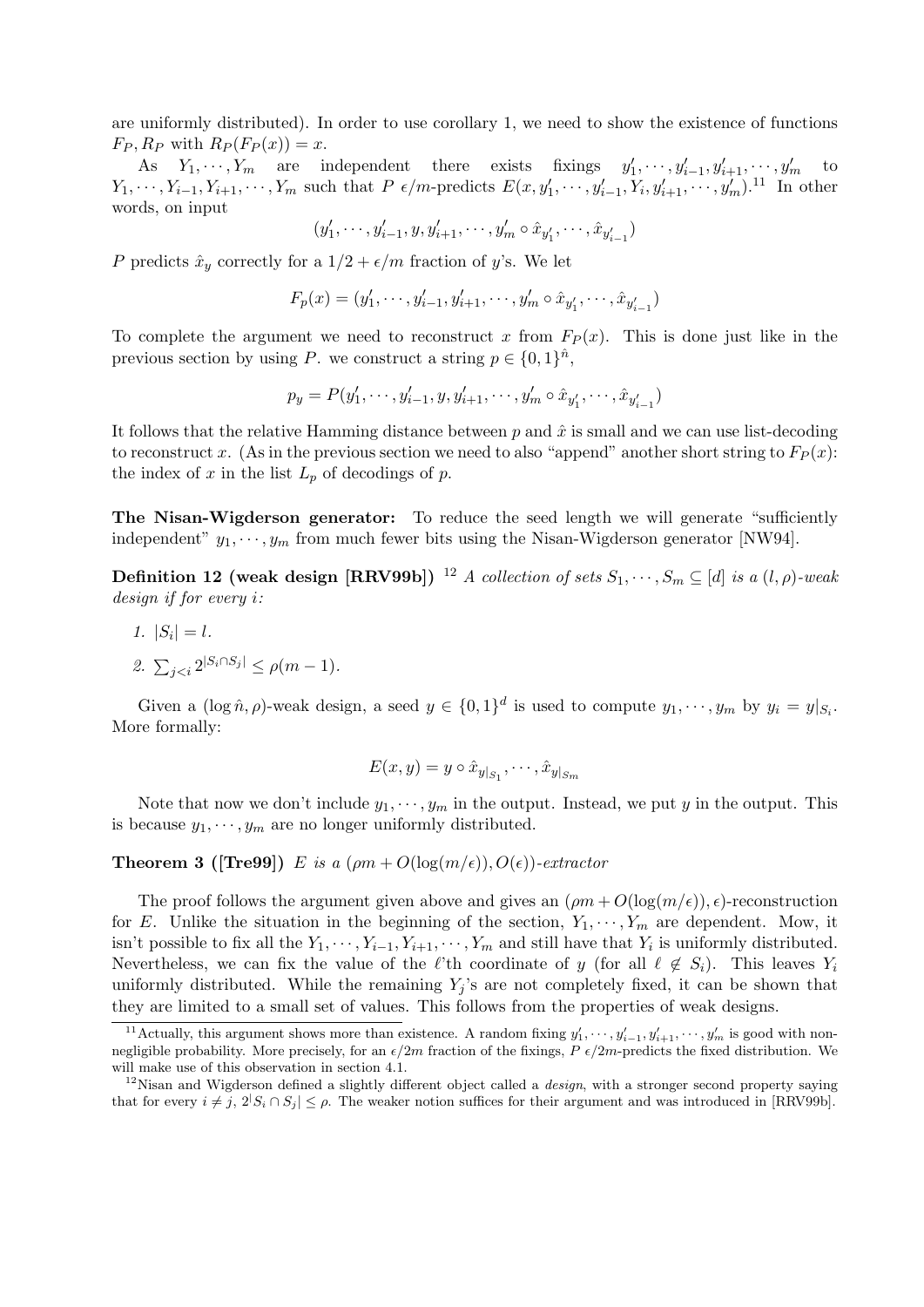More precisely, as  $Y_i$  varies, the random variable  $Y_1, \dots, Y_{i-1}, \dots, Y_{i+1}, \dots, Y_m$  takes values in a set of size  $\rho m$ . This follows from the second requirement in the definition of weak designs. (Note that for every  $j < i$ , the fixing has left only  $|S_i \cap S_j|$  indices of  $Y_j$  free, and thus  $Y_j$  takes only  $2^{|S_i \cap S_j|}$  different values).  $F_P(x)$  is now constructed as follows: For all  $j < i$ , and for all possible values a of  $Y_j$  after the fixing, we append  $\hat{x}_a$  to  $F_P(x)$ . The argument can continue just as before, as  $F_P(x)$  and P uniquely define the string p.

Remark 4 What is the relation between the presentation of Trevisan's extractor given here, and the pseudo-random generator based extractor presented in section 3.2? The Impagliazzo-Wigderson pseudo-random generator construction is exactly the construction presented here, except for the fact that Ecc is a very specific error correcting code which allows "sub-linear time list-decoding". (It should be noted that this is not the way the construction is presented in the Impagliazzo-Wigderson paper [IW97]. The observation that [IW97] constructs a list-decodable error correcting codes was explicitly pointed out by Sudan, Trevisan and Vadhan [STV99] who showed that any list-decodable code with "sub-linear time list-decoding" suffices, and gave a "sub-linear time" algorithm for listdecoding the "low-degree extension" code). In [Tre99] (which actually appeared before [STV99]) Trevisan pointed out that the very complicated error correcting code constructed by Impagliazzo and Wigderson (which involved the "low-degree extension" as well as two "derandomized XOR-lemmas") can be replaced by any list-decodable code for the purpose of constructing extractors.

#### 3.6 Choosing the parameters

The quality of the extractor in theorem 3 depends on the quality of the weak design. It is desired to have weak designs in which  $d \geq l$  and  $\rho \geq 1$  are as small as possible.

Raz, Reingold and Vadhan [RRV99b] gave an explicit construction of  $(\ell, \rho)$ -weak with  $d =$  $O(\frac{\log^2 l}{\log n})$  $\frac{\log^2 l}{\log \rho}$ , as well as almost matching lower bounds.

Note that in the construction  $\ell = \log \hat{n} = O(\log(n/\epsilon))$ . For simplicity, let us fix  $\epsilon$  to be some small constant.

**Optimizing the seed length:** As  $d = O(\log^2 n / \log \rho)$ , in order to get  $d = O(\log n)$  we have to set  $\rho = n^{\Omega(1)}$ . This makes  $t \geq n^{\Omega(1)}$  (as  $t \approx \rho m$ ) and gives an extractor in which  $m = k/n^{\Omega(1)}$  and in particular the extractor only works when  $k = n^{\Omega(1)}$ .

To get an extractor for  $k = n^{o(1)}$  we choose  $\rho = k^{\delta'}$  for some small constant  $\delta' > 0$ . This leads to a larger seed of length  $O(\log^2 n/\log k)$  and output length  $k^{1-\delta}$  for some constant  $\delta > 0$ . Both these results were achieved by Trevisan in [Tre99].

By the lower bound of [RRV99b], it is impossible to get a seed of length  $O(\log n)$  when  $k = n^{o(1)}$ by improving the quality of the weak-design. Nevertheless, a more sophisticated application of the reconstruction argument achieves this goal as we'll see in section 4.1.

**Optimizing the output length:** As  $k \approx t \approx \rho m$ , in order to get  $m = \Omega(k)$  we have to set  $\rho = O(1)$ . We now have to set  $d = O(\log^2 n)$ . This was first achieved by Raz, Reingold and Vadhan [RRV99b] who introduced weak-designs to replace a more restricting notion which did not allow  $\rho = O(1)$  when m is large.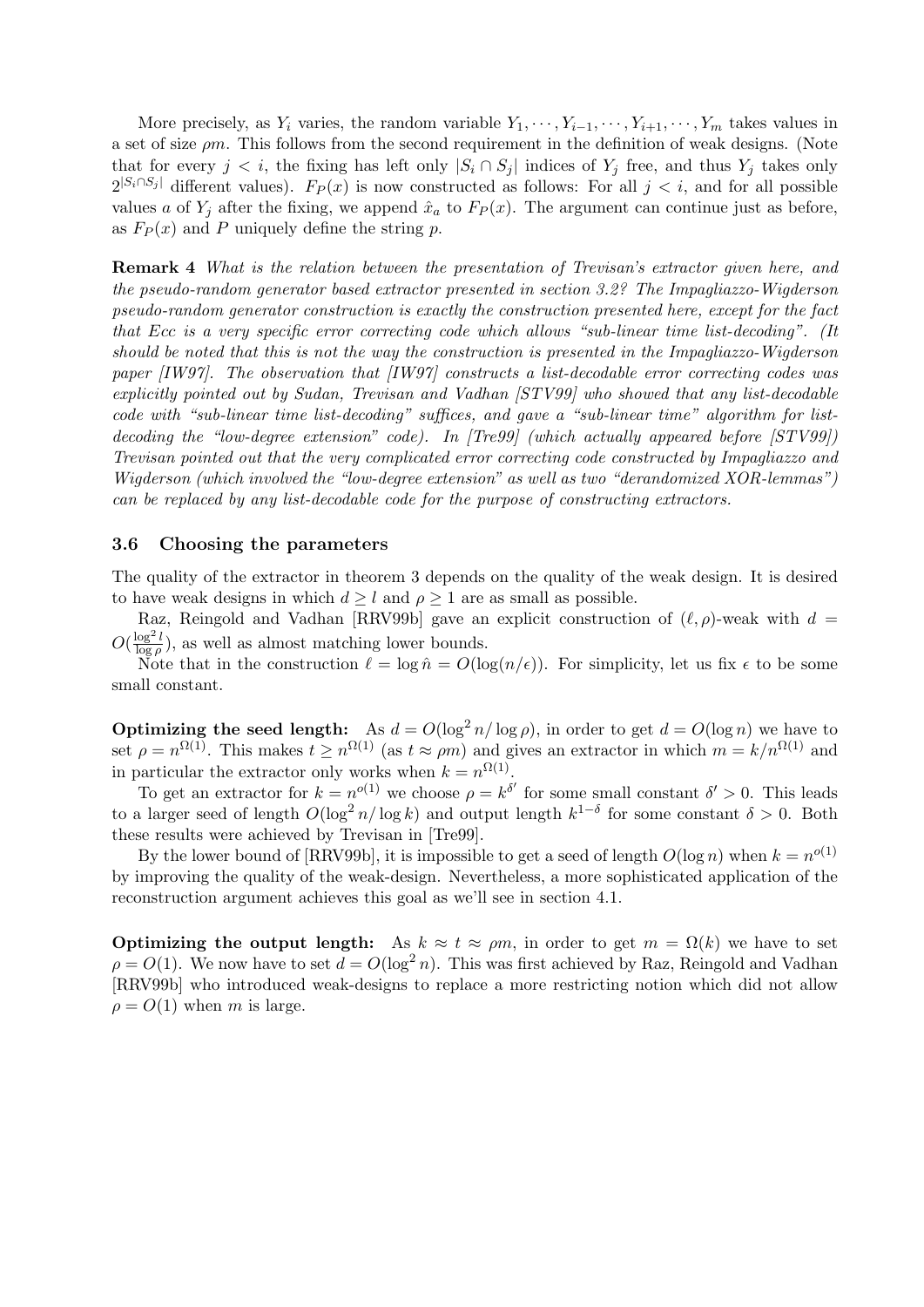# 4 Condensers

A condenser is a weakening of an extractor. Whereas an extractor outputs a distribution which is close to uniform, a condenser is only required to output a distribution (which is close to having) high min-entropy. Naturally, we want the entropy-rate of the output distribution to be larger than that of the input distribution. Several variants of condensers appeared in different works. The following definition is taken from [RSW00].

**Definition 13 (condenser)**  $A(k, k', \epsilon)$ -condenser is a function  $Con: \{0, 1\}^n \times \{0, 1\}^d \rightarrow \{0, 1\}^{n'}$ such that for every distribution X on  $\{0,1\}^n$ , the distribution  $Con(X,Y)$  (where Y is uniformly distributed in  $\{0,1\}^d$  is  $\epsilon$ -close to a distribution X' with  $H_{\infty}(X') \geq k'$ .

Note that an extractor is a special case of a condenser, when  $n' = k'$ .

## 4.1 Using the reconstruction technique

Corollary 1 shows that a *t*-reconstruction gives an extractor for  $k$  slightly greater than  $t$ . As noted in section 3.6, this is problematic when k is small (say  $k = n^{o(1)}$ ) as it requires that t is also small. Impagliazzo, Shaltiel and Wigderson [ISW99, ISW00] and later Ta-Shma, Umans and Zuckerman [TSUZ01] used a t-reconstruction to construct extractors for  $k < t$ . The presentation here follows the [TSUZ01] paper.

The main idea is to use the reconstruction technique to construct condensers. Let  $E: \{0,1\}^n \times$  $\{0,1\}^d \to \{0,1\}^m$  be the extractor construction of the previous section. In the previous section we gave a t-reconstruction for E (with  $d = O(\log n)$  and  $t = n<sup>\delta</sup>m$  for a small constant  $\delta$ ). An examination of the proof reveals that the functions  $F_P$  depends on the predictor P in a very weak way: For every P, the existence of the function  $F_P$  was shown by selecting  $F_v$  at random from some small collection of functions  ${F_v}_{v \in \{0,1\}^d}$  in a way which does not depend on P. (Recall that the function  $F_P$  was determined by fixing some of the indices of the seed  $y$ . For every predictor P, with high probability a random fixing v yields a function  $F_v: \{0,1\}^n \to \{0,1\}^t$  which is "good" for P. Here "good" means that there exists a function  $R_P: \{0,1\}^t \to \{0,1\}^n$  such that on every x that is bad for P,  $R_P(F_v(x)) = x$ .) We define  $Con(x, v) = F_v(x)$ . We will use the reconstruction technique to show that Con is a condenser.

Let X be a source with  $H_{\infty}(X) = k$ , for  $k < m \leq t$ . Choosing  $k < m$  makes little sense in extractors. How can an extractor output more random bits than present in its input? The answer is that it cannot. Therefore, there must be a predictor P which predicts  $E(X, U_d)$  and therefore with high probability predicts  $E(x, U_d)$  when randomly choosing x from X. Thus, with high probability (over choosing x from X and v from V)  $R_P(F_v(x)) = x$  which means that  $F_v(x)$  "contains all the information of x". This entails that  $Con(X, U_d)$  is (close to) having all the randomness of  $X$ .<sup>13</sup>

**Remark 5** There's a slight cheating in this presentation. We claimed that  $F_P$  doesn't depend on P. However, the index of x in the list of decodings of p, which appears in  $F_P(x)$ , does depend on P. Nevertheless, in this setup we can use (standard) unique decoding instead of list decoding. It can be shown that when  $m >> k$  there exists a predictor P with success greater than 3/4. Such a predictor defines a string p which is relatively close to  $\hat{x}$ , and uniquely specifies  $\hat{x}$ .

<sup>&</sup>lt;sup>13</sup>The same argument also shows that  $Y \circ Con(X, Y)$  is close to having  $k + d$  random bits. Note, that there's no entropy loss here. All the randomness is "extracted".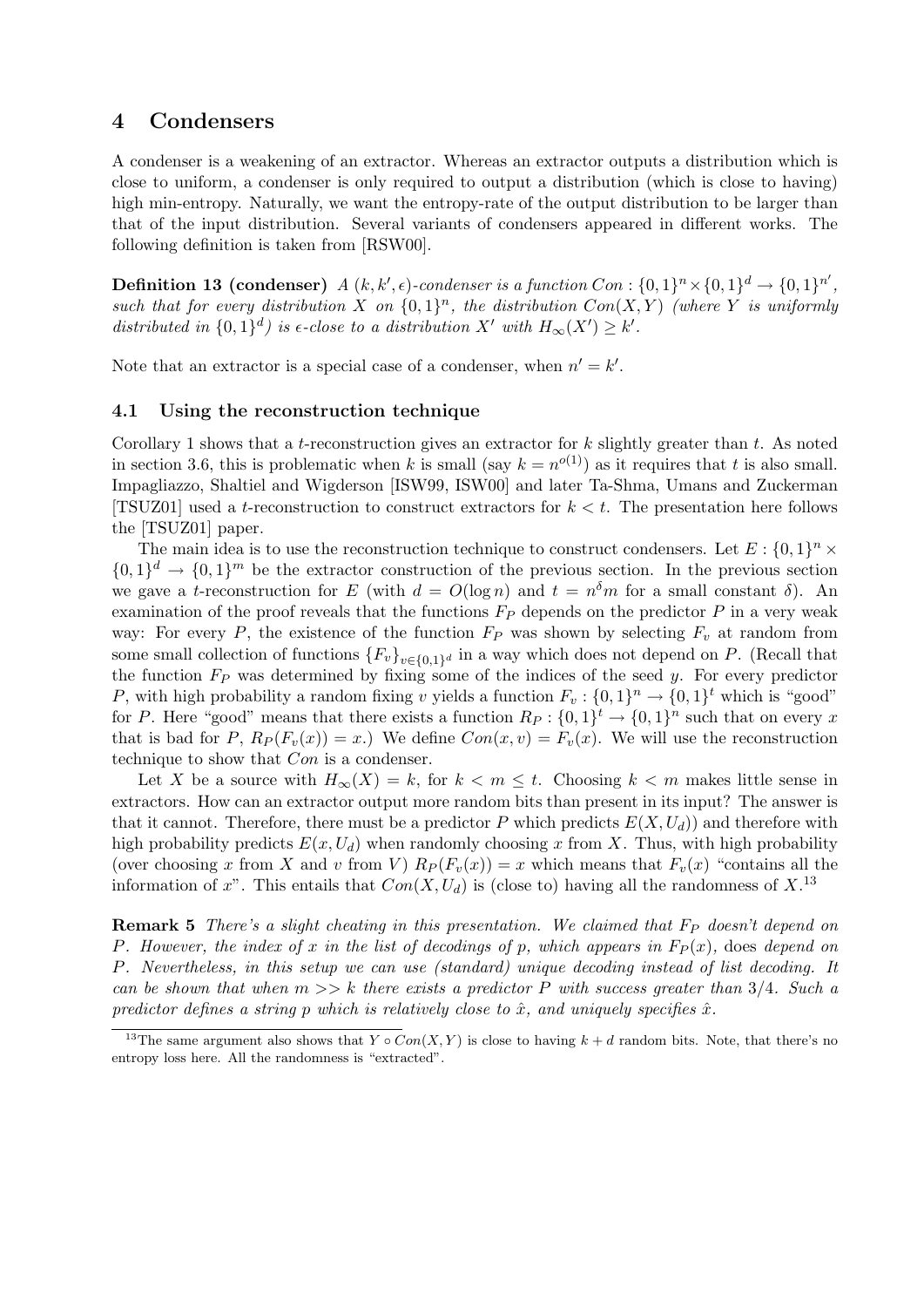Getting an extractor The argument above only gives a condenser. Setting the parameters as in section 3.6 gives a  $(k, k, \epsilon)$ -condenser  $Con: \{0, 1\}^n \times \{0, 1\}^{O(\log n)} \to \{0, 1\}^{k^{O(1)}}$  (for constant  $\epsilon$ ) 0).<sup>14</sup> Thus, by running the condenser on the given source, we reduces the problem of constructing extractors for threshold  $k = n^{o(1)}$  into that of constructing extractors for threshold  $k = n^{\Omega(1)}$ . In this range, Trevisan's extractor has short seed length. This gives an extractor with seed length  $O(\log n)$  for  $k = n^{o(1)}$  and was first achieved in [ISW00].

Using this reduction, we actually get better extractors when k is small, (say  $k \leq 2^{\log^{1/3} n}$ ). This is because after running the condenser we can use extractors with  $d = O(\log^3 k) = O(\log n)$  to extract all the randomness from the source, without paying a penalty in the seed length, this was achieved in [TSUZ01] improving on a weaker result by [ISW00].

One of the applications of extractors for small min-entropy threshold is a construction of very good dispersers (for general min-entropy threshold) [TSUZ01]. These dispersers have seed length  $O(\log n)$  and entropy-loss  $O(\log n)$ .

#### 4.2 Condensers achieved by attempting to construct block wise sources

In section 2.2 (see remark 2.2) we've seen that it is sufficient to "transform" a (general) source into a block-wise source to construct extractors. (The quality of the constructed extractors constructed depend on the quality of the transformation, and on the quality of the extractors used to extract from the block-wise source.) Nisan and Zuckerman [NZ96] gave such a transformation. That is an explicit construction of a function

$$
T: \{0,1\}^n \times \{0,1\}^u \to \{0,1\}^{n/r} \times \{0,1\}^n
$$

which on a source X and random seed  $y \in \{0,1\}^u$  produces distributions  $X_1, X_2$  which form a block-wise source.<sup>15</sup> The proof works by showing that for every source X with  $H_{\infty}(X) \geq k$ :

- 1.  $X_1$  (is close to) containing approximately  $k/r$  random bits. (The exact bound is  $\Omega(k/r \log(n/k))$ ).
- 2. The joint random variable  $(X_1, X_2)$  contains k random bits.

Loosely speaking,  $X_1, X_2$  form a block source with min-entropy  $k_1, k_2$  if  $X_1$  contains  $k_1$  random bits and  $X_2$  contains  $k_2$  random bits which are not contained in  $X_1$ . To conclude that  $X_1, X_2$  form a block source, Nisan and Zuckerman set up the parameters so that k is sufficiently larger than  $n/r$ . By the first property of T,  $X_1$  contains approximately  $k/r$  random bits.  $X_2$  must contain  $k - n/r$ bits which are not contained in  $X_1$  as  $X_1$  is too short to "steal" all the k bits of randomness. Note bits which are not contained in  $X_1$  as  $X_1$  is too short to "steal" all the k bits of randomness. Note that we want both  $k/r > 1$  and  $k - n/r > 1$  which forces  $k > \sqrt{n}$  and this method is not applicable when  $k$  is small.

The following idea appeared in [SZ99, NTS99]. (For simplicity let's set  $r = 2$  and thus  $X_1$  is of length  $n/2$ .) Suppose that k is small:  $k \ll n/r = n/2$ . We are not guaranteed that  $X_1, X_2$ form a block source. Nevertheless, if they don't, this is because  $X_1$  "stole" all the randomness of X. Thus,  $X_1$  is more condensed than X as it contains all the randomness of X in half the length. This suggests the following condenser construction: When given a source element  $x$ , use a short

<sup>&</sup>lt;sup>14</sup> Actually, as  $t = mn^{\delta}$ , one only gets a condenser with  $n' \approx kn^{\delta}$ . The condenser reported above is achieved by running the condenser  $\log \log n$  times. Note that the seed lengths are exponentially decreasing, and thus the the total length for the  $\log \log n$  seeds is still  $O(\log n)$ .

<sup>&</sup>lt;sup>15</sup>The function T chooses  $n/r$  indices of x in a random way to give  $X_1$ , and  $X_2 = X$  to make sure that no randomness is lost in this process. Intuitively, one hopes that taking a  $1/r$ -fraction of the indices of the source gives a source with  $k/r$  random bits.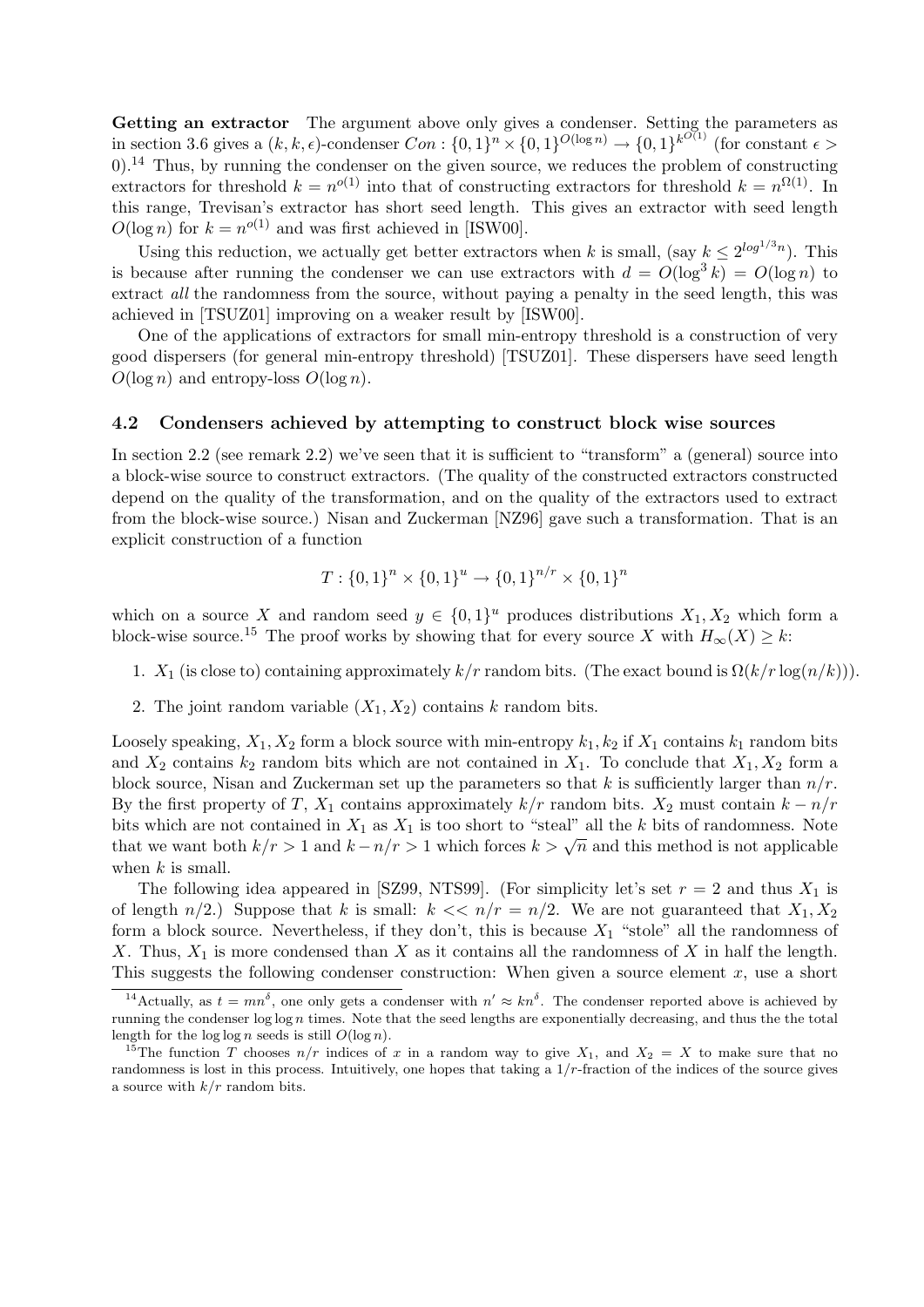seed to run T and get  $x_1$  and  $x_2$ . Use an additional short seed to run a block-wise source extractor on  $x_1$  and  $x_2$  to obtain z, and output  $(z, x_1)$  which is of length at most  $n/2 + k \approx n/2$ . The rational is that if  $X_1, X_2$  form a block-wise source then z is close to uniform and the output is more condensed than the initial distribution. On the other hand, if  $X_1$  and  $X_2$  do not form a block-wise source, then  $X_1$  "stole" all the initial randomness and the output is also more condensed. This idea enabled [SZ99] to give an almost polynomial time simulation of RP with a weak random source of low min-entropy threshold, and was later used in [NTS99] to construct extractors.

Intuitively, a weakness of this method, is that the condenser only condenses the initial distribution by a little. (In the presentation above  $n' \approx n/2$ ). To get a better condenser (say with  $n' = O(k)$ ) one has to run the basic condenser many times, and use many independent seeds for T.

Reingold, Shaltiel and Wigderson [RSW00] improved the construction of Nisan and Zuckerman, giving an explicit function T which uses a much shorter seed u,  $(O(\log \log n))$  instead of  $O(\log n)$  and is able to maintain a constant fraction of the initial randomness  $(\Omega(k))$  instead of  $\Omega(k/\log(n/k))$ . This allows repeated condensing at a smaller cost which translates into a better extractor construction.

# 5 Extractor based on multivariate polynomial codes

In section 3.4 we observed that using the reconstruction method to construct extractors is related to (list)-decoding error-correcting codes. It turns out that using properties of specific error-correcting codes (based on multivariate-polynomials) can be helpful in extractors constructions.<sup>16</sup> Ta-Shma, Zuckerman and Safra [TSZS01] suggested this approach and gave an extremely clean and simple extractor construction based on Reed-Muller codes.

# 5.1 The intuition

The reconstruction proof technique suggests the following construction: We denote

$$
N(y) = (y+1)(\text{mod}n)
$$

 $N^{(j)}(y)$  denotes N successive applications of N and  $E: \{0,1\}^n \times \{0,1\}^{\log n} \to \{0,1\}^m$  is defined by:

$$
E(x, y) = x_y, x_{N(y)}, x_{N(N(y))}, \cdots, x_{N^{(m-1)}(y)}
$$

Intuitively, this should allow a very simple reconstruction: For every predictor  $P: \{0,1\}^{i-1} \to$  ${0, 1}$ , let  $F_P(x) = x_1, \dots, x_{i-1}$ . For every x, saying that P 1-predicts the distribution  $E(x, \cdot)$ means that for every z:

$$
P(x_{N^{-(i-1)}(z)}, x_{N^{-(i-2)}(z)}, \cdots, x_{N^{-(1)}(z)}) = x_z
$$

Thus, given  $F_P(x)$  we can use P to compute  $x_i$ , and then use  $F_P(x)$  and  $x_i$  to compute  $x_{i+1}$ , and gradually reconstruct x at every point z. This gives a function  $R_P$  such that  $R_P(F_P(x)) = x$  as required.

This argument fails because we need to give a reconstruction for predictors P which predict the next bit only with probability  $1/2 + \epsilon/m$ . Thus, the predictor is only successful on a  $1/2 + \epsilon/m$ fraction of points z, and once we reach a point z when it fails the reconstruction process cannot continue. Ta-Shma, Zuckerman and Safra [TSZS01] used ideas from [STV99] to "error correct" the predictor's output and reconstruct x at every point.

 $16$ In addition to the constructions covered here, the first use of specific properties of multivariate polynomial codes was made in [RRV99b] to reduce the error in Trevisan's extractor.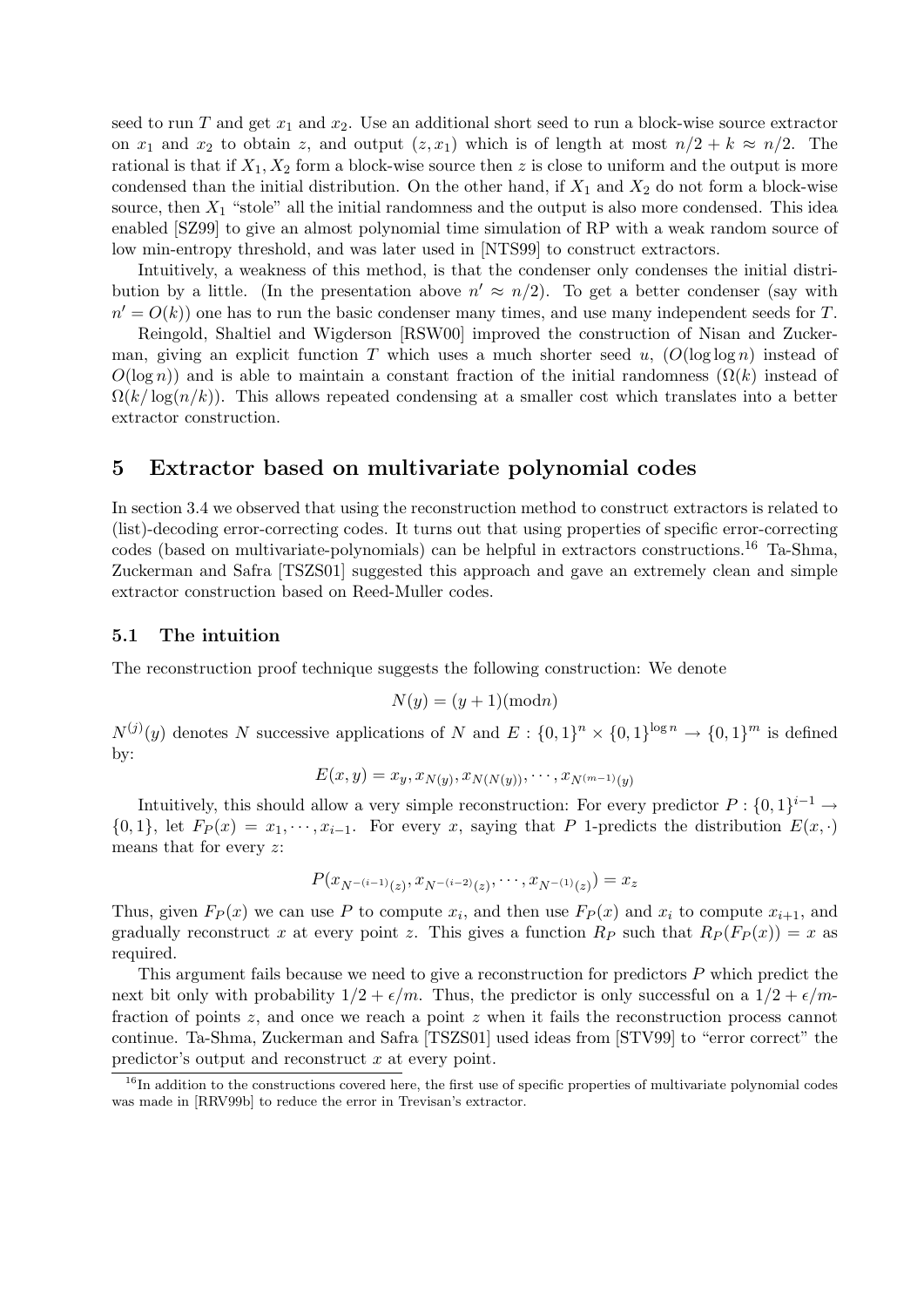#### 5.2 Extractors using polynomials with two variables

 $q$ -ary extractors: We will be using multivariate polynomials over a field F of size q. It will be more natural to construct a variant of extractors (called q-ary extractors) and then transform them into regular extractors.

**Definition 14 (q-ary extractor)** Let F be a field with q elements. A  $(k, \epsilon)$  q-ary extractor is a function  $E: \{0,1\}^n \times \{0,1\}^d \to F^m$  Such that for every distribution X on  $\{0,1\}^n$  with  $H_\infty(X) \geq k$ the distribution  $Ext(X, U_d)$  is e-unpredictable.

(In this setup a predictor P is a function  $P : F^{i-1} \to F$  and P  $\epsilon$ -predicts a distribution  $Z_1, \dots, Z_m$  if  $\Pr[P(Z_1, \dots, Z_{i-1}) = Z_i] \ge \epsilon$ . A distribution is  $\epsilon$  unpredictable if no P  $\epsilon$ -predicts it.)

Binary list-decodable error correcting codes can be used to explicitly transform a  $(k, \epsilon/m)$  q-ary extractor  $E: \{0,1\}^n \times \{0,1\}^d \to F^m$  into a (regular)  $(k, O(\epsilon))$  extractor  $E': \{0,1\}^n \times \{0,1\}^{d'} \to$  $\{0,1\}^m$  where  $d' = d + \log \log q + O(\log(m/\epsilon))$ . In other words, given a q-ary extractor for sufficiently small  $\epsilon$  we get a regular extractor with essentially the same parameters.

We will be using the reconstruction proof technique, which also works in this setup. In analogy to corollary 1 it follows that if E has a  $(t, \epsilon)$ -reconstruction then E is a  $(t + \log(1/\epsilon), O(\epsilon))$  q-ary extractor.

The construction: We now present the construction of Ta-Shma, Zuckerman and Safra [TSZS01]. Let F be a field with q elements. The Reed-Muller code maps strings  $x \in \{0,1\}^n$  into  $\ell$ -variate polynomials  $\hat{x}$  of degree h over F. This is done by using x to define the coefficients of  $\hat{x}$ . As an  $\ell$ -variate polynomial of degree h has  $\binom{h+\ell}{\ell}$  coefficients, the mapping  $x \to \hat{x}$  is one to one if  $\binom{h+\ell}{\ell} \log q \ge n$ . In this section we fix  $\ell = 2$  and assume that q is relatively small (say  $q = n^{O(1)}$ ), this gives  $h \approx \sqrt{n}$ .

Consider the following function:  $E: \{0,1\}^n \times F^2 \to F^m$ .

$$
E(x, y) = \hat{x}(y), \hat{x}(N(y)), \hat{x}(N(N(y))), \cdots, \hat{x}(N^{(m-1)}(y))
$$

(Here  $N: F^2 \to F^2$  is given by  $N(a_1, a_2) = (a_1 + 1, a_2)$  and again  $N^{(j)}$  denotes j successive applications of  $N$ ). We refer to  $N$  as the successor function.

The reconstruction: We will give a reconstruction for  $E$  following the outline in section 5.1. For every  $x \in \{0,1\}^n$ , we think of a predictor  $P : F^{i-1} \to F$  which  $\epsilon$ -predicts  $E(x, \cdot)$  as if for every z, P attempts to predict  $\hat{x}(z)$  given  $N^{-(i-1)}(z), N^{-(i-2)}(z), \cdots, N^{-1}(z)$  and succeeds for an  $\epsilon$ -fraction of the z's. We call those strings "good" z's.

We choose a random line L in  $F^2$ , and let  $L(1), \dots, L(q)$  denote the q points on that line. As  $L(1), \dots, L(q)$  are pairwise independent, Chebichev's inequality guarantees that the fraction of "good" points on the line is with high probability very close to the fraction of good points in  $F^2$ . More precisely, with probability roughly  $1/q$  (over the choice of L) there are  $q\epsilon/2$  "good" points on the line.

We define  $F_P(x)$  to be the evaluation of  $\hat{x}$  on the  $i-1$  lines  $N^{-1}(L), \dots, N^{-(i-1)}(L)$ . (More formally,  $F_P(x)$  contains the evaluation of  $\hat{x}$  on all points  $N^{-j}(L(u))$  for  $1 \leq j \leq i-1$  and  $1 \le u \le h+1$ . Note that it is enough to use only  $h+1 < q$  points as  $\hat{x}$  restricted to a line is a univariate polynomial of degree h and is determined by  $h + 1$  points.)

As in section 5.1, given  $F_P(x)$  we can use P to attempt to predict the evaluation of  $\hat{x}$  on  $L(1), \dots, L(q)$ . The advantage of our current setup is that the polynomial  $\hat{x}$  restricted to L is a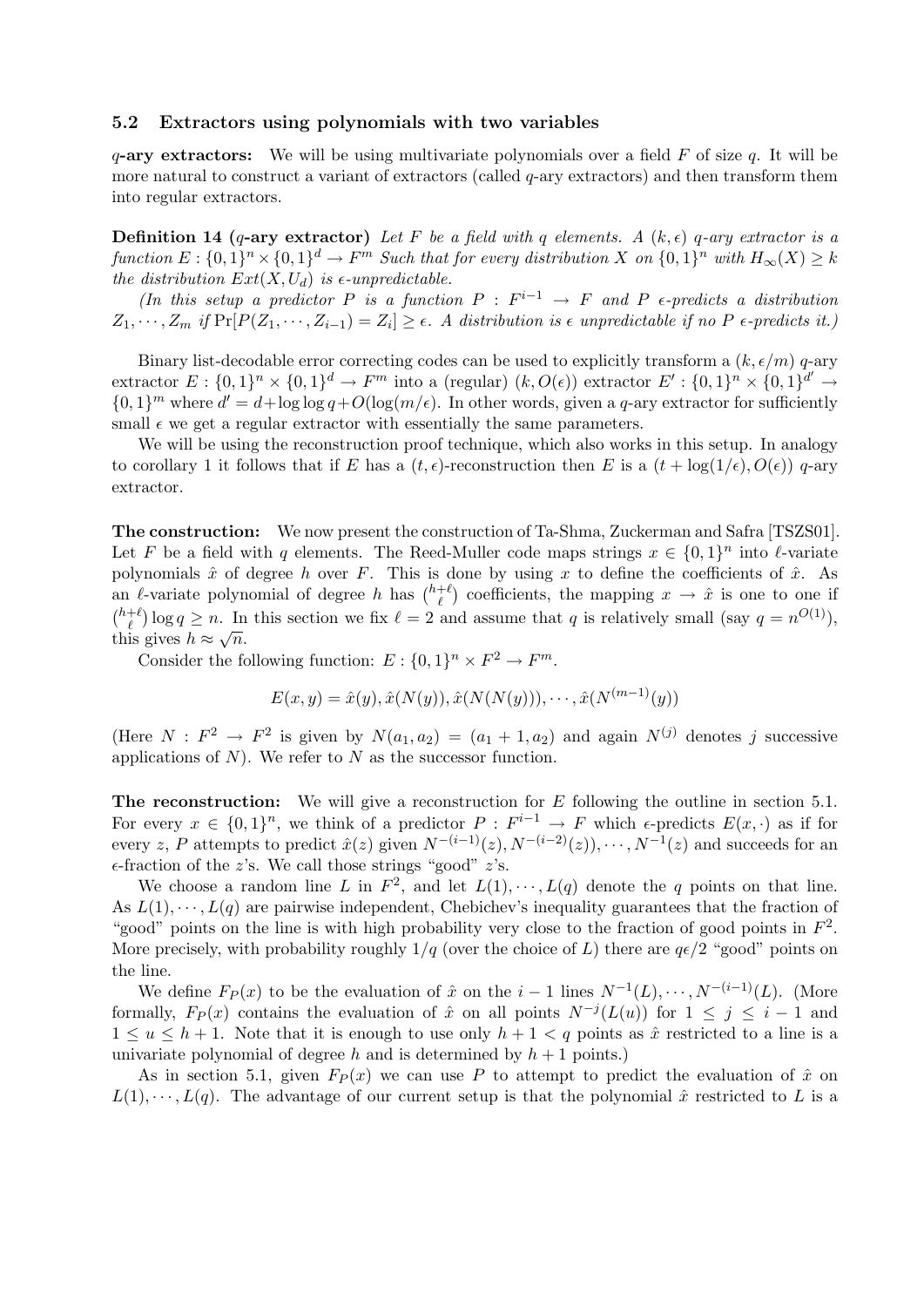low-degree univariate polynomial p. Intuitively, when given "noisy" evaluations of a low-degree univariate polynomial it is possible to uniquely decode and find the correct polynomial. Thus, we can now "learn" the *correct* evaluation of  $\hat{x}$  on all points on L. By applying this "decoding step" we overcome the errors of the predictor  $P$ . We can now continue and "learn" the evaluations of  $\hat{x}$  on the line  $N(L)$ , (The line which consists of  $N(L(1)), \cdots, N(L(q))$ ). This line is by itself uniformly distributed (Although it is uniquely determined from  $L$ ) and the same argument applies. By "learning" the evaluations of  $\hat{x}$  on  $L, N(L), N(N(L))$ , ... we reconstruct  $\hat{x}$  at every point. Note that  $\hat{x}$  uniquely specifies x. We have a small probability (roughly  $1/q$ ) of failing on each individual line, and thus by choosing a large enough  $q$ , we can do a union bound on all these failure probabilities and conclude that there exists a line L on which the reconstruction process never fails.

There's a slight problem in the presentation above. In our setting the evaluations we get on  $L$  are extremely noisy and it is (information theoretically) impossible to uniquely decode. Nevertheless, this is solved in an analogous way to what we did in the previous section by using the list-decoding properties of low-degree univariate polynomials. Sudan [Sud97] showed that the Reed-Solomon code is list-decodable, which in our setting translates into saying that the answers of the predictor P on L specify a small list of univariate polynomials  $p_1, \dots, p_\ell$  such that one of them is p. We append the index of p in this list to  $F_P(x)$ . (Note that we have to append such an index for all lines  $L, N(L), N(N(L)), \cdots$ ). (Jumping ahead, in the next section it will be convenient to use a slightly different strategy, and append to  $F_P(x)$  the evaluation of  $\hat{x}$  on  $L(w)$  where w is a random point on L. With high probability,  $p(w) \neq p_i(w)$  for all the "incorrect"  $p_j$ 's.)

In addition to simplicity, an advantage of this construction is that the seed length is extremely short: Not  $O(\log n)$  but rather  $(1 + o(1)) \log n$ . It is possible to also get  $m = \Omega(k)$  (for  $k = \Omega(n)$ ) by combining this extractor with the transformation  $T$  of regular sources into block-wise sources given in [RSW00] (see section 4.2).

#### 5.3 Extractors using polynomials with many variables

The extractor of the previous section used polynomials  $\hat{x}$  with  $\ell = 2$  variables. Encoding an n bit string by such a polynomial requires degree  $h \approx \sqrt{n}$ . (Recall that we had to satisfy  $\binom{h+\ell}{\ell} \log q = n$ ). The final reconstruction has  $t \geq hm$  as  $F_P(x)$  contains the evaluation of  $\hat{x}$  on m successive lines. A t-reconstruction gives an extractor with  $k \approx t$ . The bottom line is that the extractor we get has A *t*-reconstruction gives an extractor with  $k \approx t$ . The  $m \approx k/\sqrt{n}$  and in particular only works when  $k \geq \sqrt{n}$ .

A natural way to improve this extractor is to increase  $\ell$ : the number of variables of  $\hat{x}$ . In general, h (the degree of  $\hat{x}$ ) reduces to  $h \approx n^{1/\ell-1}$  when using  $\ell$ -variate polynomials. We may hope to decrease  $t \geq m h$  and construct better extractors by increasing  $\ell$ .

It is important to notice that the seed y is an input to the polynomial  $\hat{x}$  and is of length  $\ell \log q$ . Thus, when increasing  $\ell$  we have to decrease q, and in particular to have seed  $O(\log n)$  we must have  $q = h^{O(1)} \approx n^{1/\ell}$ .

A construction using polynomials with many variables was given by Shaltiel and Umans [SU01].<sup>17</sup> The straightforward way of increasing  $\ell$  in the construction of [TSZS01] actually *increases t*. The following modifications are made:

An algebraic approach. What does "successive" mean when  $\ell$  is large? In the previous section  $N(a_1, a_2)$  is  $(a_1 + 1, a_2)$ . The rational is that starting from a line L and taking successive steps one

<sup>&</sup>lt;sup>17</sup>The [TSZS01] paper also has a construction for large  $\ell$  which achieves weaker extractors.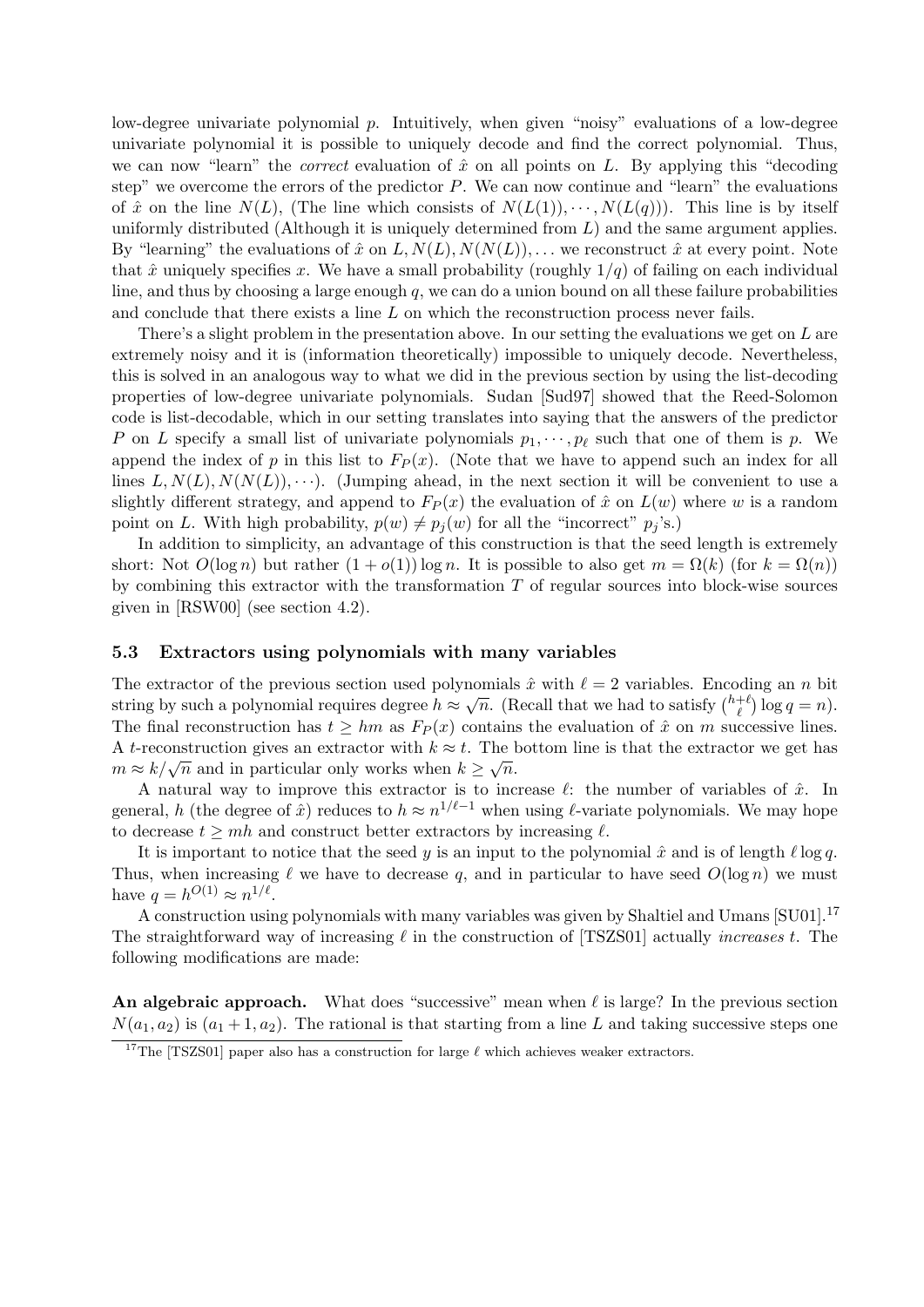covers the whole space. However, this geometric approach is problematic.<sup>18</sup> It is replaced by an algebraic ingredient. The vector-space  $F^{\ell}$  is viewed as the extension field of F. The multiplicative group of this field has a generator q, and  $N(v)$  is defined to be  $q \cdot v$ . This indeed has the essential property that by repeatedly taking successors, we cover the whole space. N is also a linear transform (over the vector-space) and thus lines are mapped into lines.

We can use the construction and reconstruction of the previous section with this new function N. The argument can be carried out just the same. The difficulty, is to make the proof work when increasing  $\ell$ . The main problem is that in every "prediction step" we learn the evaluation of  $\hat{x}$  on one line. Each line consists of q points, and thus to learn  $n$  bits of information we must have at least  $n/q$  predictions steps. As  $q \approx n^{1/l}$ , the number of prediction steps we need is huge when  $\ell$  is increased.

Curves instead of lines. Recall that every time we "learn" a new line, the probability of failure is roughly  $1/q \approx 1/n^{1/\ell}$ . When  $\ell$  is increased, we have too many lines, and thus to many "bad events" in the union bound.

This is overcome by replacing lines L with degree r curves  $C^{19}$ . The points  $C(1), \cdots, C(q)$ are  $(r + 1)$ -wise independent and Chebichev's inequality can be replaced by higher moment tail inequalities in which the failure probability decreases exponentially in r. The failure probability of each event in the union bound can be decreased by increasing  $r$ , and the union bound holds. Curves can replace lines in the proof as the multivariate polynomial  $\hat{x}$  restricted to a low-degree curve is also a low-degree univariate polynomial, and N maps low-degree curves to low-degree curves.

Interleaved reconstruction procedures. There's an additional cost to using more prediction steps. Recall that  $F_P(x)$  contains an evaluation of  $\hat{x}$  at a random point on the curve for any successive curve of C. As we need at least  $n/q \approx n^{1-1/\ell}$  such successive curves to cover the whole space, we get that t (the range of  $F_P$ ) is huge, and we haven't gained anything.

To overcome this problem we run two "interleaved" reconstruction procedures. Each uses its own random curve but we arrange it so that the two curves intersect at a few random points. The two reconstruction procedures work on their own. However, when one needs the value of the polynomial at a random point on its curve, it can use the value already calculated by the other reconstruction procedure instead of relying on  $F_P(x)$ . Thus,  $F_P(x)$  contains only the initial evaluations of  $\hat{x}$  needed to get the two interleaved reconstruction procedures started.

More formally, let  $C_1$  be a random degree r curve chosen by choosing  $r+1$  random values in  $F^{\ell}$ and passing a curve through them. The curve  $C_2$  is defined to be the degree r curve that coincides with  $C_1$  in half of the r points, and coincides with  $N(C_1)$  on the other half of the r points. Note that  $C_2$  is also a random curve. We also get that  $C_1$  intersects  $C_2$  at  $r/2$  random points, and  $C_2$ intersects  $N(C_1)$  at  $r/2$  random points. Thus, every time one of the curves is advanced, we already know the evaluation of  $\hat{x}$  on (many) random points on the curve.

 $18$ When successive points are on a line, then the m output evaluations are evaluations of a low-degree univariate polynomial. Thus, it is impossible to reduce the degree of the polynomial  $\hat{x}$  below m (as otherwise a predictor for the extractor will interpolate given some prefix of the output of the extractor and will be able to predict the next evaluations.)

<sup>&</sup>lt;sup>19</sup>A line is a degree one polynomial  $L: F \to F^{\ell}$ , and an r degree curve C is a degree r polynomial  $C: F \to F^{\ell}$ .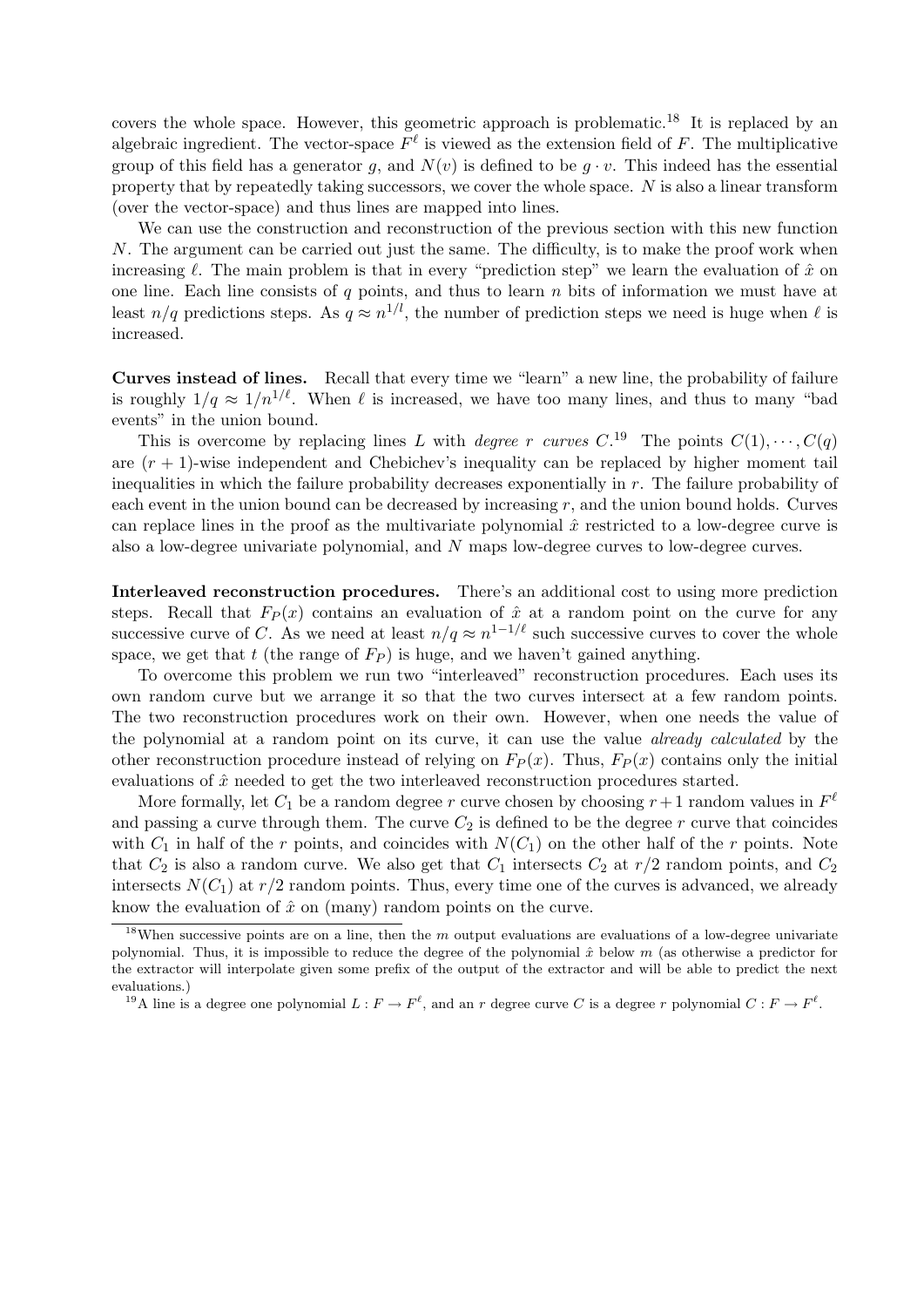# 6 Transformations and tradeoffs

# 6.1 Increasing the output length and achieving optimal entropy loss

Consider an extractor which extracts  $m < k$  bit from a source X. Intuitively, as the extractor did not extract all the randomness there is still some randomness left in the source. Formally, conditioned on the extractor's output the source still contains  $k - m$  bits of randomness. This randomness can be extracted using another extractor. (It is important to note that this extractor should have a min-entropy threshold of  $k - m$  and not k.) These bits are independent of the ones initially extracted. The penalty of this method is that two independent seeds are needed for the two extractors. This method was first used by Wigderson and Zuckerman [WZ99]. (Better analysis of this method is given in [RRV99b]).

Applying this idea gives the following tradeoffs between seed length and output length: For any constant  $\delta > 0$ , this transformation can be used to transform a  $(\delta k, \epsilon)$ -extractor with  $m = k/r$  into a  $(k, O(r\epsilon))$ -extractor with  $m' = (1 - \delta)k$  at the cost of increasing the seed to  $d' = O(dr)$  (here the hidden constant depends on  $\delta$ ). Thus, an extractor with  $m = \Omega(k)$  can be transformed into one with  $m' = (1 - \delta)k$  multiplying the seed length by a constant.

This method can also be used to go from  $m = (1 - \delta)k$  to  $m' = k$  multiplying the seed length by  $O(\log k)$ , (this step requires a family extractors with varying min-entropy threshold, as the amount of randomness in the source vanishes during the repeated extraction process).

Using this method in conjunction with optimal entropy loss extractors for low min-entropy given by [GW97, SZ99], Raz, Reingold and Vadhan [RRV99b] showed how to transform any extractor with entropy loss  $\Delta$  into one with optimal entropy loss (that is  $m = k + d - 2 \log(1/\epsilon) - O(1)$ ) adding  $O(\Delta + \log(1/\epsilon))$  bits to the seed.

## 6.2 Error reduction in extractors

Raz, Reingold and Vadhan [RRV99a] gave a general way to transform extractors with large error into extractors with smaller error. Given a  $(k, 1/m)$ -extractor Ext with seed length d and output length m, for every  $\epsilon' > 0$  (not necessarily a constant) they explicitly construct a  $(k+O(\log(1/\epsilon'), \epsilon')$ extractor Ext' with seed length  $d' = d + O(\log(1/\epsilon'))$  and output length  $m' = \Omega(m) - O(\log(1/\epsilon'))$ .<sup>20</sup> Note that by the lower bounds of [RTS00] any extractor with error  $\epsilon'$  must have  $d \geq \log(1/\epsilon')$  and thus, it is sufficient to construct extractors with small seed for large to achieve a seed length with "correct dependance" on the error.

A rough sketch of the construction: A key ingredient is the existence of explicit extractors with "correct dependance" on the error for very large k [Zuc97] and for very small k [SZ99, GW97]. When given an extractor Ext with large error  $\epsilon$  the main idea is to differentiate between error caused by "bad source elements" and error caused by "bad seeds". The contribution of "bad source elements" to the final error can be made arbitrarily small by requiring that the source have larger min-entropy. (Intuitively, the fraction which bad elements take in a "larger" source is smaller.) To decrease the error caused by "bad seeds" the extractor is run with two independent seeds, thus the probability of obtaining a "bad seed" in both attempts is about  $\epsilon^2$ . Intuitively, in one of the two trials a distribution which is  $\epsilon^2$ -close to uniform is obtained. By concatenating the two outputs we get a distribution of length  $2m$  which is  $\epsilon^2$ -close to having min-entropy m. We can now use an extractor for large  $k$  ( $k = n/2$ ) to extract this randomness at the "correct dependance" on  $\epsilon^2$ . The

<sup>&</sup>lt;sup>20</sup>Their construction also works starting from constant  $\epsilon$  (rather than  $\epsilon = 1/m$ ) however, in that case  $d' =$  $(d + O(\log(1/\epsilon')))(\log \log n)^{O(1)}.$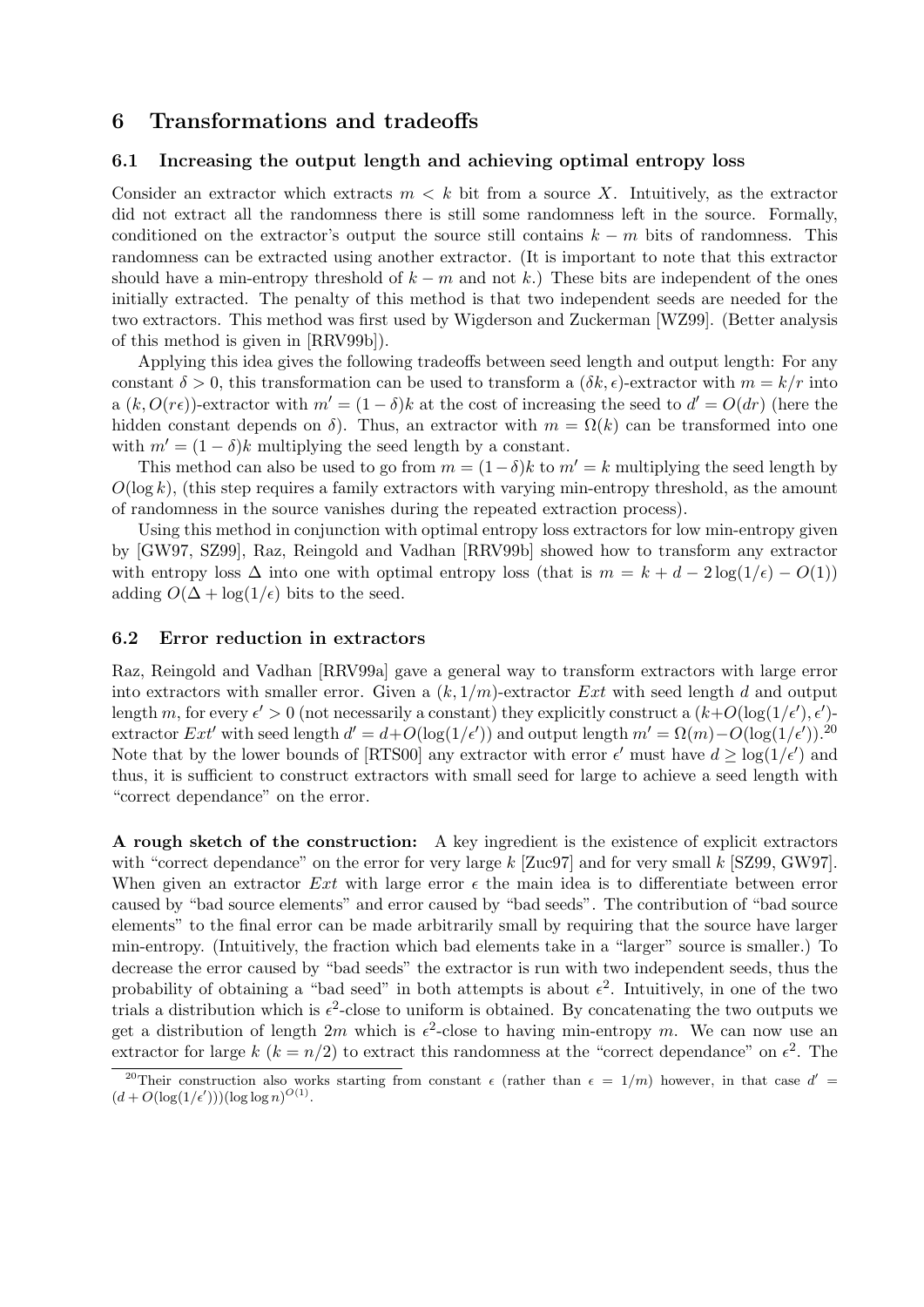process described above doubles the seed length (as two independent seeds were chosen). However by using an extractors for small  $k$ , two (sufficiently independent) seeds can be chosen from much fewer random bits. The error can be reduced to an arbitrary  $\epsilon'$  by repeatedly squaring the error.

## 6.3 Transforming (regular) extractors into strong extractors

Reingold, Shaltiel and Wigderson [RSW00] gave an explicit transformation of (regular) extractors into strong extractors. A  $(k, \epsilon)$ -extractor with seed length d and output length m is explicitly transformed into a strong extractor with seed length  $d' = d + \text{polylog}(d/\epsilon)$  and  $m = m - d 2\log(1/\epsilon) - O(1)$ .

The main idea is that when given a (non-strong) extractor with  $m \gg d$ , the output of the extractor contains  $m - d$  bits which do not depend on the seed. This is because fixing the d bit long seed can reduce the amount of randomness in the output by at most d bits. More formally, it follows that for a large fraction of seeds y, the distribution  $E(X, y)$  contains  $m - d$  random bits. This randomness can be extracted with a very short seed using strong extractors for high min-entropy threshold, and is (close to) being independent from the initial seed.

## 6.4 Extractors using small space

When using extractors to derandomize bounded-space algorithms it is sometimes beneficial to have extractors which are computable in small space. Hartman and Raz [HR00] showed how to construct weak designs in Logspace. It follows that Trevisan's extractor (as well as its later modifications) can be computed in Logspace.

Bar-Yossef, Reingold, Shaltiel and Trevisan [BYRST02] showed that extractors cannot be computed online in space significantly smaller than their output length. In contrast, they constructed dispersers which beat this lower bound.

# 7 Extractors for high min-entropy

The lower bounds of  $[RTS00]$  (see section 1.12) allow a very short seed when k is large. The seed length in the lower bound is  $d \geq \log(n-k)$  whereas all the constructions we've seen have  $d \geq \log n$ . We use D to denote  $n - k$ , the entropy deficiency of the source. Goldreich and Wigderson [GW97] used random walks on explicit expander graphs to get an expander with seed length  $O(D + \log(1/\epsilon))$ and optimal entropy loss. Reingold, Vadhan and Wigderson [RVW00] construct an extractor with seed length  $d = \text{polylog}(D/\epsilon)$ . The idea is to split the source into two parts:  $X_1$  which contains the first  $n-2D$  indices of X, and  $X_2$  which contains the remaining 2D indices. It follows that  $X_1, X_2$  form a block-wise source with min-entropy  $n-3D, D$ . The reasoning is similar to that done in section 4.2:  $X_1$  must contain  $n - 3D$  random bits (even if it suffers the D bit deficiency), and is too short to steal all the randomness from  $X_2$ . Randomness can be extracted from  $X_1, X_2$ by extracting  $D$  random bits from  $X_2$  and then using these as seed to the Goldreich-Wigderson extractor which is run on  $X_1$ .

Using this approach loses gives an entropy loss of  $D$ . The main contribution of  $\text{RVW00}$  is a way to perform this argument without suffering this loss.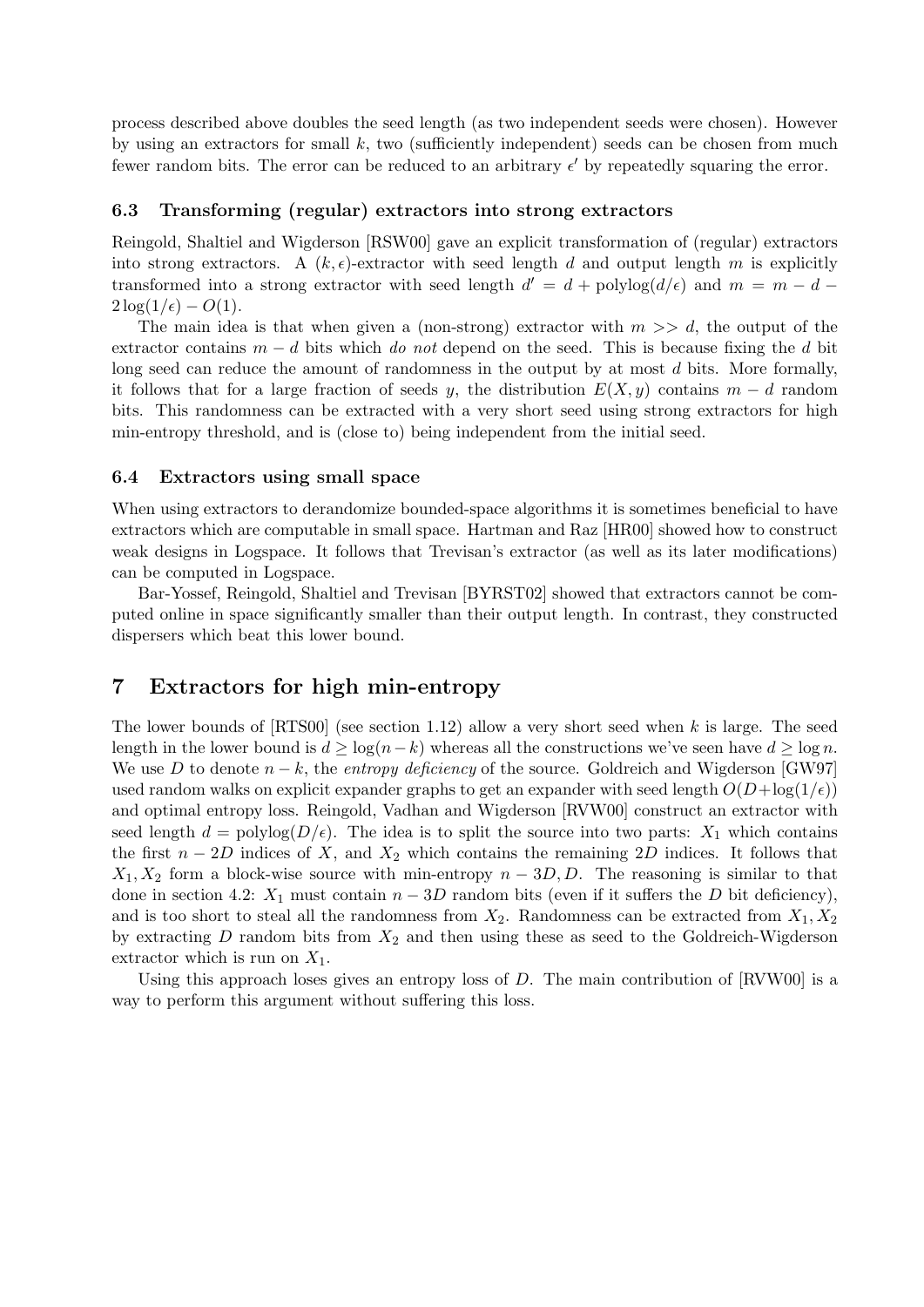# 8 Open problems

The most interesting open problem is to construct optimal extractors. The next milestone to achieve seems to be achieving seed length  $d = O(\log n)$  and output length  $m = \Omega(k)$  for all thresholds k. (This has already been achieved for  $k \leq 2^{\log^{1-o(1)} n}$  by [TSUZ01] and for  $k = \Omega(n)$  by [Zuc97]). Concrete directions are:

- Construct a transformation which uses  $O(\log n)$  random bits to transform general sources into block wise sources where the first block contains  $\Omega(k)$  random bits (see remark 2).
- Actually, using [RSW00] it is sufficient to construct a function  $B: \{0,1\}^n \times \{0,1\}^{O(\log \log n)} \to$  $\{0,1\}^{n/\log n}$  such that for every X with  $H_{\infty}(X) \geq k \ B(X, \cdot)$  is  $1/2 \log n$ -close to containing  $\Omega(k)$  random bits. (To see that this suffices, requires a more careful examination of [RSW00] than the one given in section 4.2).
- Reduce  $t$  in the reconstruction of the multivariate-polynomials extractors. In particular, can we do better than  $t \approx m h$ ?

# Acknowledgements

I am grateful to my advisor Avi Wigderson for introducing me to this area and for countless conversations. I also want to thank Omer Reingold, Amnon Ta-Shma and Chris Umans for many discussions. Some of the presentation was "rehearsed" on students in a course I taught at the Weizmann Institute and I want to thank the students for their feedback. I thank Alon Rosen for a very careful reading of this manuscript and Boaz Barak for suggesting some of the notation. I also want to thank Lance Fortnow who asked me to write this manuscript.

# References

- [BFNW93] Laszlo Babai, Lance Fortnow, Noam Nisan, and Avi Wigderson. BPP has subexponential time simulations unless EXPTIME has publishable proofs. Computational Complexity, 3(4):307–318, 1993.
- [Blu84] Manuel Blum. Independent unbiased coin flips from a correlated biased source: a finite state Markov chain. In 25th Annual Symposium on Foundations of Computer Science, pages 425–433, Singer Island, Florida, 24–26 October 1984. IEEE.
- [BM84] Manuel Blum and Silvio Micali. How to generate cryptographically strong sequences of pseudo-random bits. SIAM Journal on Computing, 13(4):850–864, November 1984.
- [BYRST02] Ziv Bar-Yossef, Omer Reingold, Ronen Shaltiel, and Luca Trevisan. Streaming computation of combinatorial objects. In Seventeenth Annual IEEE Conference on Computational Complexity, 2002.
- [CG88] B. Chor and O. Goldreich. Unbiased bits from sources of weak randomness and probabilistic communication complexity. SIAM Journal on Computing, 17(2):230–261, April 1988. Special issue on cryptography.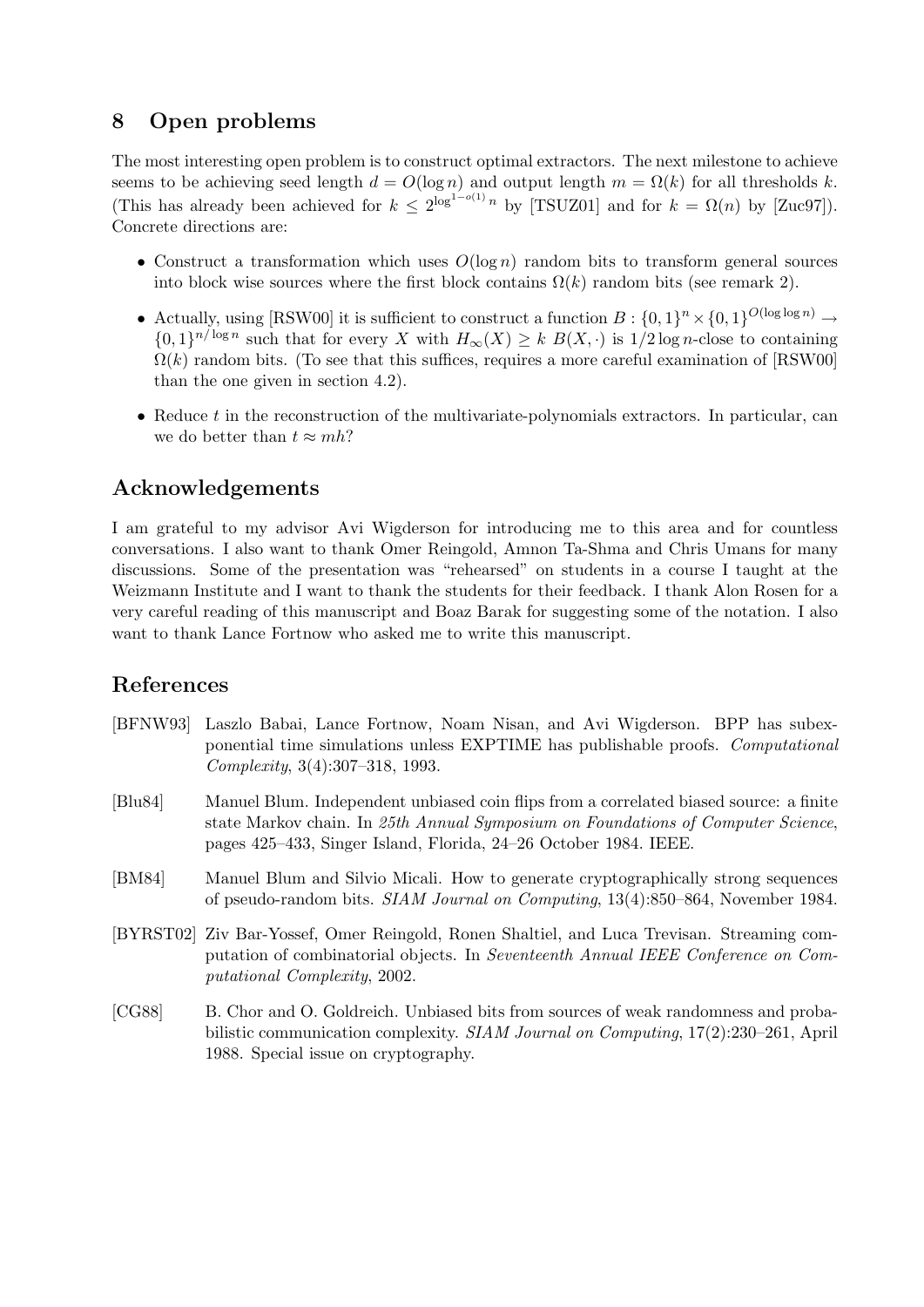| [CW89]  | A. Cohen and A. Wigderson. Dispersers, deterministic amplification, and weak ran-<br>dom sources. In Proceedings of the 30th Annual IEEE Symposium on Foundations of<br>Computer Science, 1989.                                                      |  |  |
|---------|------------------------------------------------------------------------------------------------------------------------------------------------------------------------------------------------------------------------------------------------------|--|--|
| [Gol98] | Oded Goldreich. Modern Cryptography, Probabilistic Proofs and Pseudorandomness.<br>Springer-Verlag, Algorithms and Combinatorics, 1998.                                                                                                              |  |  |
| [GW97]  | Oded Goldreich and Avi Wigderson. Tiny families of functions with random properties:<br>A quality-size trade-off for hashing. Random Structures & Algorithms, 11(4):315-343,<br>1997.                                                                |  |  |
| [GZ97]  | O. Goldreich and D. Zuckerman. Another proof that BPP $\subseteq$ PH (and more). Technical<br>Report TR97-045, Electronic Colloquium on Computational Complexity, 1997.                                                                              |  |  |
| [HR00]  | Tzvika Hartman and Ran Raz. On the distribution of the number of roots of polyno-<br>mials and explicit logspace extractors. In <i>Proceedings of RANDOM</i> , 2000.                                                                                 |  |  |
| [ILL89] | R. Impagliazzo, L.A. Levin, and M. Luby. Pseudorandom generation from one-way<br>functions. In Proceedings of the 21st ACM Symposium on Theory of Computing, 1989.                                                                                   |  |  |
| [Imp95] | Russell Impagliazzo. Hard-core distributions for somewhat hard problems. In 36th<br>Annual Symposium on Foundations of Computer Science, pages 538–545, Milwaukee,<br>Wisconsin, 23–25 October 1995. IEEE.                                           |  |  |
| [INW94] | R. Impagliazzo, N. Nisan, and A. Wigderson. Pseudorandomness for network algo-<br>rithms. In Proceedings of the 26th ACM Symposium on Theory of Computing, 1994.                                                                                     |  |  |
| [ISW99] | R. Impagliazzo, R. Shaltiel, and A. Wigderson. Near-optimal conversion of hardness<br>into pseudo-randomness. In Proceedings of the 40th Annual IEEE Symposium on<br>Foundations of Computer Science, 1999.                                          |  |  |
| [ISW00] | R. Impagliazzo, R. Shaltiel, and A. Wigderson. Extractors and pseudo-randomn gen-<br>erators with optimal seed-length. In Proceedings of the Thirty-second Annual ACM<br>Symposium on the Theory of Computing, $21-23$ May 2000.                     |  |  |
| [IW97]  | Russell Impagliazzo and Avi Wigderson. $P = BPP$ if E requires exponential circuits:<br>Derandomizing the XOR lemma. In Proceedings of the Twenty-Ninth Annual ACM<br>Symposium on Theory of Computing, pages 220–229, El Paso, Texas, 4–6 May 1997. |  |  |
| [MR95]  | R. Motwani and P. Rgahavan. <i>Randomized algorithms</i> . Cambridge University press,<br>1995.                                                                                                                                                      |  |  |
| [MU01]  | E. Mossel and C. Umans. On the complexity of approximating the vc dimension.<br>In Sixteenth Annual IEEE Conference on Computational Complexity, pages 220–225,<br>2001.                                                                             |  |  |
| [Nis96] | Extracting randomness: How and why: A survey.<br>Noam Nisan.<br>In <i>Proceed</i> -<br>ings, Eleventh Annual IEEE Conference on Computational Complexity, pages 44–58,<br>Philadelphia, Pennsylvania, 24–27 May 1996. IEEE Computer Society Press.   |  |  |
| [NTS99] | N. Nisan and A. Ta-Shma. Extracting randomness: A survey and new constructions.<br>JCSS: Journal of Computer and System Sciences, 58, 1999.                                                                                                          |  |  |
|         |                                                                                                                                                                                                                                                      |  |  |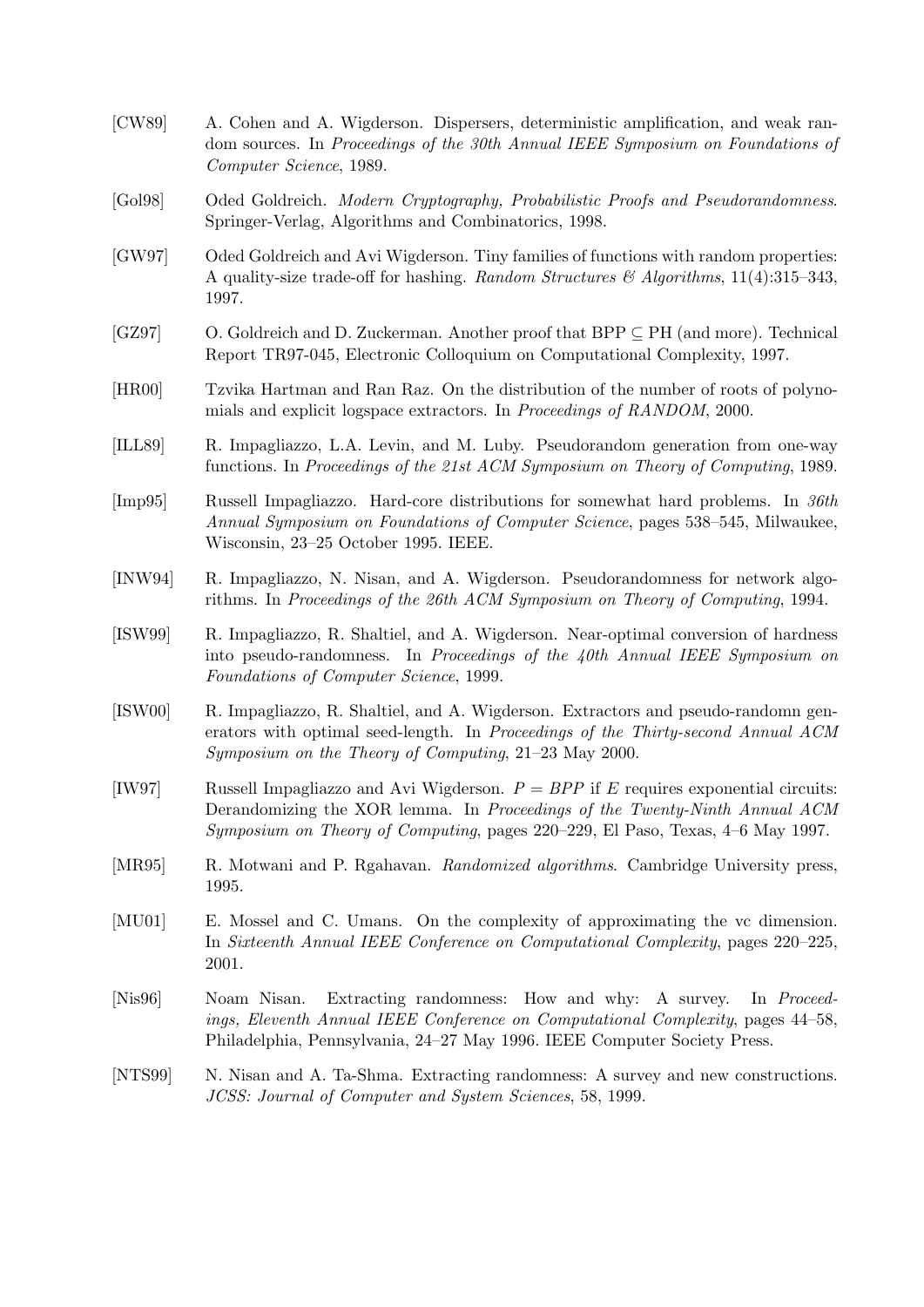- [NW94] N. Nisan and A. Wigderson. Hardness vs randomness. Journal of Computer and System Sciences, 49(2):149–167, October 1994.
- [NZ96] N. Nisan and D. Zuckerman. Randomness is linear in space. Journal of Computer and System Sciences, 52(1):43–52, February 1996.
- [RR99] R. Raz and O. Reingold. On recycling the randomness of states in space bounded computation. In Proceedings of the 31st ACM Symposium on Theory of Computing, pages 159–168, 1999.
- [RRV99a] R. Raz, O. Reingold, and S. Vadhan. Error reduction for extractors. In Proceedings of the 40th Annual IEEE Symposium on Foundations of Computer Science, 1999.
- [RRV99b] R. Raz, O. Reingold, and S. Vadhan. Extracting all the randomness and reducing the error in trevisan's extractors. In Proceedings of the 31st ACM Symposium on Theory of Computing, pages 149–158, 1999.
- [RSW00] O. Reingold, R. Shaltiel, and A. Wigderson. Extracting randomness via repeated condensing. In Proceedings of the 41st Annual IEEE Symposium on Foundations of Computer Science, 2000.
- [RTS97] Jaikumar Radhakrishnan and Amnon Ta-Shma. Tight bounds for depth-two superconcentrators. In 38th Annual Symposium on Foundations of Computer Science, pages 585–594, Miami Beach, Florida, 20–22 October 1997. IEEE.
- [RTS00] J. Radhakrishnan and A. Ta-Shma. Bounds for dispersers, extractors, and depth-two superconcentrators. SIAM Journal on Discrete Mathematics, 13(1):2–24, February 2000.
- [RVW00] Omer Reingold, Salil Vadhan, and Avi Wigderson. Entropy waves, the zig-zag graph product, and new constant-degree expanders and extractors. In Proceedings of the 41st Annual IEEE Symposium on Foundations of Computer Science, 2000.
- [RZ98] A. Russell and D. Zuckerman. Perfect-information leader election in  $\log^* n + O(1)$ rounds. Journal of Computer and System Sciences, 1998. To appear. Preliminary version in Proceedings of the 39th Annual IEEE Symposium on Foundations of Computer Science, pages 576–583.
- [Sip88] M. Sipser. Expanders, randomness, or time versus space. Journal of Computer and System Sciences, 36, 1988.
- [SSZ98] M. Saks, A. Srinivasan, and S. Zhou. Explicit OR-dispersers with polylogarithmic degree. Journal of the ACM,  $45(1):123-154$ , January 1998.
- [STV99] Madhu Sudan, Luca Trevisan, and Salil Vadhan. Pseudorandom generators without the xor lemma. In Proceedings of the Thirty-First Annual ACM Symposium on Theory of Computing, 1999.
- [SU01] R. Shaltiel and C. Umans. Simple extractors for all min-entropies and a new pseudorandom generator. In Proceedings of the 42nd Annual IEEE Symposium on Foundations of Computer Science, 2001.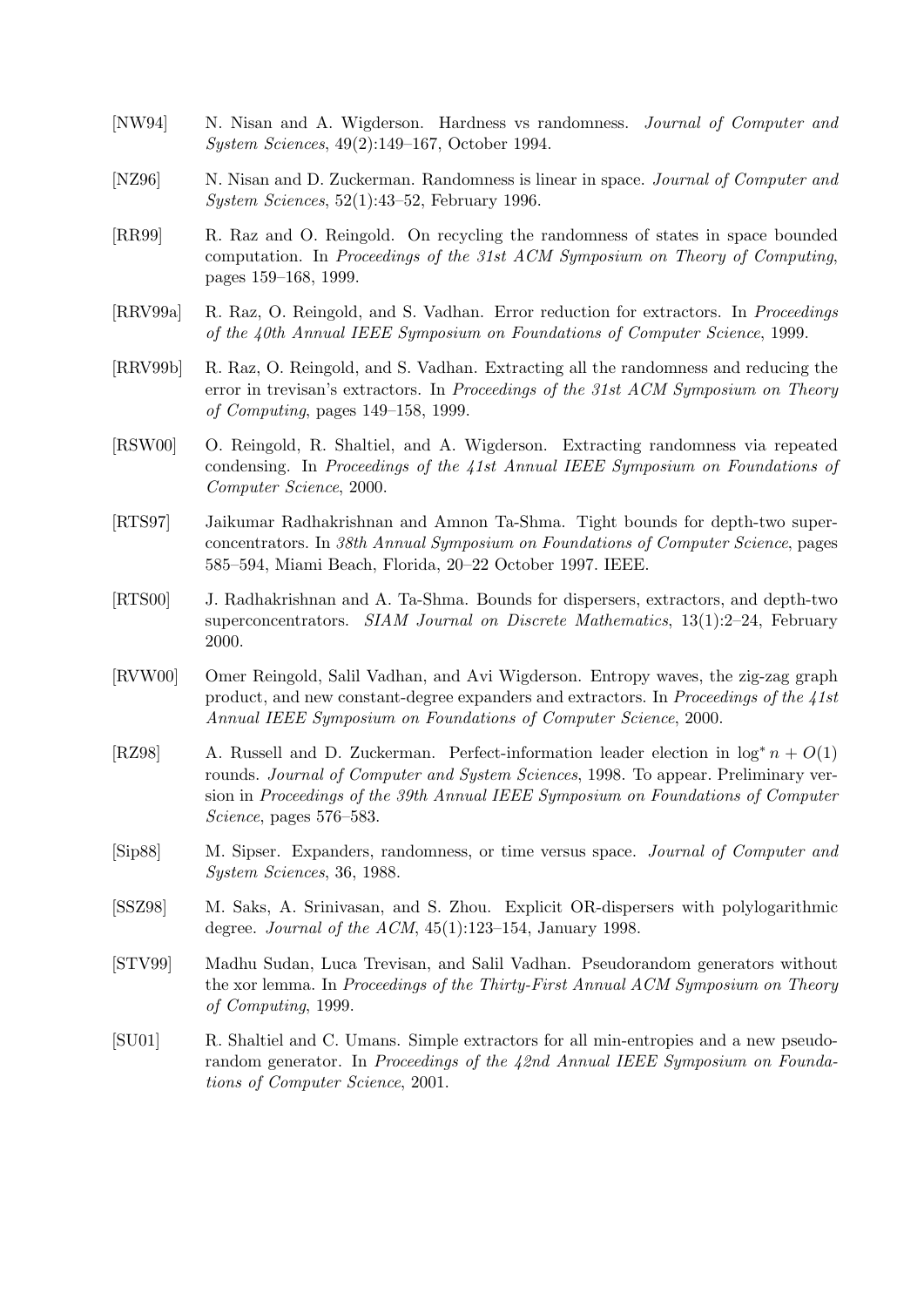- [Sud97] M. Sudan. Decoding of Reed Solomon codes beyond the error-correction bound. Journal of Complexity, 13, 1997.
- [SV86] M. Santha and U. V. Vazirani. Generating quasi-random sequences from semi-random sources. Journal of Computer and System Sciences, 33:75–87, 1986.
- [SZ99] A. Srinivasan and D. Zuckerman. Computing with very weak random sources. SIAM Journal on Computing, 28(4):1433–1459, August 1999.
- [Tre99] L. Trevisan. Construction of extractors using pseudorandom generators. In Proceedings of the 31st ACM Symposium on Theory of Computing, 1999.
- [TS96] A. Ta-Shma. On extracting randomness from weak random sources. In Proceedings of the 28th Annual ACM Symposium on Theory of Computing, pages 276–285, 1996.
- [TS98] A. Ta-Shma. Almost optimal dispersers. In Proceedings of the 30th Annual ACM Symposium on Theory of Computing (STOC-98), pages 196–202, New York, May 23– 26 1998. ACM Press.
- [TSUZ01] A. Ta-Shma, C. Umans, and D. Zuckerman. Loss-less condensers, unbalanced expanders, and extractors. In Proceedings of the 33rd Annual ACM Symposium on Theory of Computing, 2001.
- [TSZ01] A. Ta-Shma and D. Zuckerman. Extractor codes. In Proceedings of the 33rd Annual ACM Symposium on Theory of Computing, 2001.
- [TSZS01] A. Ta-Shma, D. Zuckerman, and S. Safra. Extractors from Reed-Muller codes. In Proceedings of the 42th Annual IEEE Symposium on Foundations of Computer Science, 2001.
- [TV00] Luca Trevisan and Salil Vadhan. Extracting randomness from samplable distributions. In Proceedings of the 41st Annual IEEE Symposium on Foundations of Computer Science, 2000.
- [Uma99] C. Umans. Hardness of approximating  $\Sigma_2^p$  minimization problems. In *Proceedings of the* 40th Annual IEEE Symposium on Foundations of Computer Science, pages 465–474, 1999.
- [Uma02] Chris Umans. Pseudo-random generators for all hardnesses. In Proceedings of the Thirty-fourth Annual ACM Symposium on the Theory of Computing, 2002.
- [Vaz87a] Umesh Vazirani. Efficient considerations in using semi-random sources. In Proceedings of the 19th Annual ACM Symposium on the Theory of Computing, 1987.
- [Vaz87b] Umesh Vazirani. Strong communication complexity or generating quasi-random sequences from two communicating semi-random sources. *Combinatorica*, 7:375–392, 1987.
- [vN51] John von Neumann. Various techniques used in connection with random digits. Applied Math Series, 12:36–38, 1951.
- [WZ99] A. Wigderson and D. Zuckerman. Expanders that beat the eigenvalue bound: Explicit construction and applications. Combinatorica, 19(1):125–138, 1999.